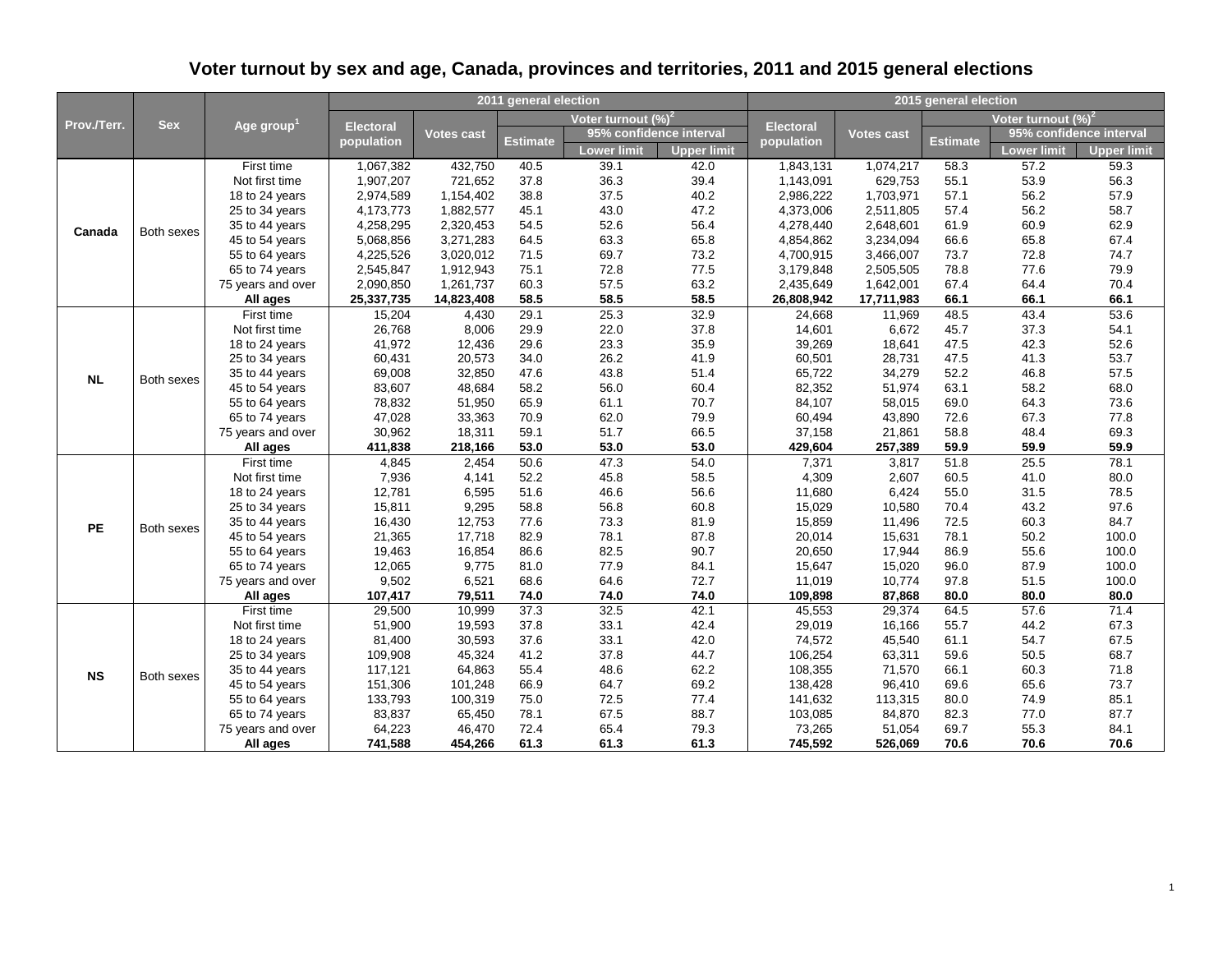| Prov./Terr. |            |                                     |                    |                    | 2011 general election |                        |                         | 2015 general election                                                                                                                                                                                                |                    |              |                         |                    |  |
|-------------|------------|-------------------------------------|--------------------|--------------------|-----------------------|------------------------|-------------------------|----------------------------------------------------------------------------------------------------------------------------------------------------------------------------------------------------------------------|--------------------|--------------|-------------------------|--------------------|--|
|             | <b>Sex</b> |                                     |                    |                    |                       | Voter turnout $(\%)^2$ |                         |                                                                                                                                                                                                                      |                    |              | Voter turnout $(\%)^2$  |                    |  |
|             |            | Age group $^{\rm 1}$                | <b>Electoral</b>   | <b>Votes cast</b>  |                       |                        | 95% confidence interval | <b>Electoral</b>                                                                                                                                                                                                     | Votes cast         |              | 95% confidence interval |                    |  |
|             |            |                                     | population         |                    | <b>Estimate</b>       | Lower limit            | <b>Upper limit</b>      | population                                                                                                                                                                                                           |                    | Estimate     | Lower limit             | <b>Upper limit</b> |  |
|             |            | First time                          | 23,298             | 9,797              | 42.1                  | 39.1                   | 45.0                    | 35,854                                                                                                                                                                                                               | 23,884             | 66.6         | 58.1                    | 75.1               |  |
|             |            | Not first time                      | 39,481             | 16,306             | 41.3                  | 38.7                   | 43.9                    | 21,240                                                                                                                                                                                                               | 13,329             | 62.8         | 50.9                    | 74.6               |  |
|             |            | 18 to 24 years                      | 62,779             | 26,103             | 41.6                  | 39.3                   | 43.8                    | 57,094                                                                                                                                                                                                               | 37,213             | 65.2         | 57.1                    | 73.2               |  |
|             |            | 25 to 34 years                      | 90,077             | 42,527             | 47.2                  | 42.1                   | 52.3                    | 84,364                                                                                                                                                                                                               | 54,598             | 64.7         | 56.2                    | 73.2               |  |
| <b>NB</b>   | Both sexes | 35 to 44 years                      | 97,520             | 60,951             | 62.5                  | 57.2                   | 67.8                    | 91,525                                                                                                                                                                                                               | 63,313             | 69.2         | 62.1                    | 76.2               |  |
|             |            | 45 to 54 years                      | 121,124            | 87,020             | 71.8                  | 70.2                   | 73.5                    | 111,429                                                                                                                                                                                                              | 84,515             | 75.8         | 69.2                    | 82.5               |  |
|             |            | 55 to 64 years                      | 109,435            | 86,790             | 79.3                  | 75.3                   | 83.3                    | 116,845                                                                                                                                                                                                              | 93,294             | 79.8         | 74.7                    | 85.0               |  |
|             |            | 65 to 74 years                      | 65,627             | 54,206             | 82.6                  | 76.4                   | 88.8                    | 85,005                                                                                                                                                                                                               | 69,289             | 81.5         | 74.9                    | 88.1               |  |
|             |            | 75 years and over                   | 50,926             | 34,610             | 68.0                  | 62.5                   | 73.5                    | 60,312                                                                                                                                                                                                               | 42,237             | 70.0         | 42.0                    | 98.0               |  |
|             |            | All ages                            | 597,487            | 392,208            | 65.6                  | 65.6                   | 65.6                    | 606,575                                                                                                                                                                                                              | 444,459            | 73.3         | 73.3                    | 73.3               |  |
|             |            | First time                          | 248,863            | 120,008            | 48.2                  | 43.5                   | 52.9                    | 411,599                                                                                                                                                                                                              | 220,285            | 53.5         | 51.6                    | 55.5               |  |
|             |            | Not first time                      | 412,958            | 177,848            | 43.1                  | 37.8                   | 48.4                    | 259,780                                                                                                                                                                                                              | 136,524            | 52.6         | 50.4                    | 54.7               |  |
|             | Both sexes | 18 to 24 years                      | 661,821            | 297,857            | 45.0                  | 40.3                   | 49.7                    |                                                                                                                                                                                                                      |                    |              | 51.5                    | 54.8               |  |
| QC          |            | 25 to 34 years                      | 962,964            | 543,014            | 56.4                  | 50.1                   | 62.7                    | 53.1<br>671,378<br>356,809<br>969,601<br>562,360<br>58.0<br>647,387<br>64.0<br>1,011,499<br>68.1<br>1,126,301<br>767,346<br>1,170,215<br>895,931<br>76.6<br>828,803<br>666,186<br>80.4<br>65.6<br>621,638<br>407,738 | 55.6               | 60.4         |                         |                    |  |
|             |            | 35 to 44 years                      | 949,978            | 572,469            | 60.3                  | 55.1                   | 65.4                    |                                                                                                                                                                                                                      |                    |              | 61.6                    | 66.4               |  |
|             |            | 45 to 54 years                      | 1,228,261          | 833,049            | 67.8                  | 65.7                   | 69.9                    |                                                                                                                                                                                                                      |                    |              | 66.5                    | 69.8               |  |
|             |            | 55 to 64 years                      | 1,063,165          | 807,951            | 76.0                  | 71.5                   | 80.4                    |                                                                                                                                                                                                                      |                    |              | 74.9                    | 78.2               |  |
|             |            | 65 to 74 years                      | 676,771            | 540,499            | 79.9                  | 73.6                   | 86.1                    |                                                                                                                                                                                                                      |                    |              | 78.2                    | 82.5               |  |
|             |            | 75 years and over                   | 527,032            | 258,281            | 49.0                  | 41.5                   | 56.6                    |                                                                                                                                                                                                                      |                    |              | 58.7                    | 72.5               |  |
|             |            | All ages                            | 6,069,992          | 3,853,120          | 63.5                  | 63.5                   | 63.5                    | 6,399,435                                                                                                                                                                                                            | 4,303,758          | 67.3         | 67.3                    | 67.3               |  |
|             |            | First time                          | 410,119            | 163,723            | 39.9                  | 37.7                   | 42.2                    | 729,429                                                                                                                                                                                                              | 418,632            | 57.4         | 56.0                    | 58.8               |  |
|             |            | Not first time                      | 738,455            | 274,721            | 37.2                  | 35.1                   | 39.3                    | 446,939                                                                                                                                                                                                              | 242,282            | 54.2         | 52.5                    | 55.9               |  |
|             |            | 18 to 24 years                      | 1,148,575          | 438,444            | 38.2                  | 36.3                   | 40.1                    | 1,176,369                                                                                                                                                                                                            | 660,914            | 56.2         | 54.9                    | 57.4               |  |
|             |            | 25 to 34 years                      | 1,576,337          | 677,578            | 43.0                  | 39.6                   | 46.4                    | 1,660,664                                                                                                                                                                                                            | 918,073            | 55.3         | 53.7                    | 56.9               |  |
| ON          | Both sexes | 35 to 44 years                      | 1,688,446          | 897,038            | 53.1                  | 49.8                   | 56.5                    | 1,624,650                                                                                                                                                                                                            | 966,466            | 59.5         | 58.0                    | 61.0               |  |
|             |            | 45 to 54 years                      | 1,941,361          | 1,230,609          | 63.4                  | 60.7                   | 66.1                    | 1,904,992                                                                                                                                                                                                            | 1,240,847          | 65.1         | 64.0                    | 66.3               |  |
|             |            | 55 to 64 years                      | 1,553,305          | 1,104,031          | 71.1                  | 67.8<br>70.6           | 74.3                    | 1,742,827                                                                                                                                                                                                            | 1,253,871          | 71.9<br>77.4 | 70.3                    | 73.6               |  |
|             |            | 65 to 74 years<br>75 years and over | 936,450<br>795,974 | 697,249<br>511,659 | 74.5<br>64.3          | 59.7                   | 78.3<br>68.9            | 1,174,034<br>929,812                                                                                                                                                                                                 | 909,133<br>623,075 | 67.0         | 75.6<br>63.0            | 79.3<br>71.0       |  |
|             |            | All ages                            | 9,640,448          | 5,556,608          | 57.6                  | 57.6                   | 57.6                    | 10,213,347                                                                                                                                                                                                           | 6,572,378          | 64.4         | 64.4                    | 64.4               |  |
|             |            | First time                          | 41,248             | 12,558             | 30.4                  | 28.3                   | 32.6                    | 70,188                                                                                                                                                                                                               | 41,423             | 59.0         | 54.5                    | 63.6               |  |
|             |            | Not first time                      | 71,740             | 23,526             | 32.8                  | 29.1                   | 36.5                    | 41,968                                                                                                                                                                                                               | 23,043             | 54.9         | 49.5                    | 60.3               |  |
|             |            | 18 to 24 years                      | 112,989            | 36,083             | 31.9                  | 29.0                   | 34.9                    | 112,156                                                                                                                                                                                                              | 64,466             | 57.5         | 53.2                    | 61.7               |  |
|             |            | 25 to 34 years                      | 148,311            | 63,590             | 42.9                  | 36.0                   | 49.7                    | 155,150                                                                                                                                                                                                              | 88,247             | 56.9         | 51.4                    | 62.3               |  |
|             |            | 35 to 44 years                      | 144,077            | 75,756             | 52.6                  | 44.0                   | 61.1                    | 144,315                                                                                                                                                                                                              | 89,969             | 62.3         | 56.9                    | 67.8               |  |
| MВ          |            | 45 to 54 years                      | 171,422            | 105,045            | 61.3                  | 57.7                   | 64.8                    | 159,602                                                                                                                                                                                                              | 104,306            | 65.4         | 61.8                    | 68.9               |  |
|             |            | 55 to 64 years                      | 145,334            | 100,228            | 69.0                  | 65.2                   | 72.8                    | 157,179                                                                                                                                                                                                              | 113,825            | 72.4         | 68.4                    | 76.4               |  |
|             |            | 65 to 74 years                      | 85,648             | 59,616             | 69.6                  | 62.9                   | 76.3                    | 104,818                                                                                                                                                                                                              | 82,008             | 78.2         | 71.6                    | 84.9               |  |
|             |            | 75 years and over                   | 77,443             | 53,022             | 68.5                  | 46.5                   | 90.4                    | 83,912                                                                                                                                                                                                               | 60,420             | 72.0         | 55.1                    | 88.9               |  |
|             | Both sexes | All ages                            | 885,224            | 493,340            | 55.7                  | 55.7                   | 55.7                    | 917,132                                                                                                                                                                                                              | 603,240            | 65.8         | 65.8                    | 65.8               |  |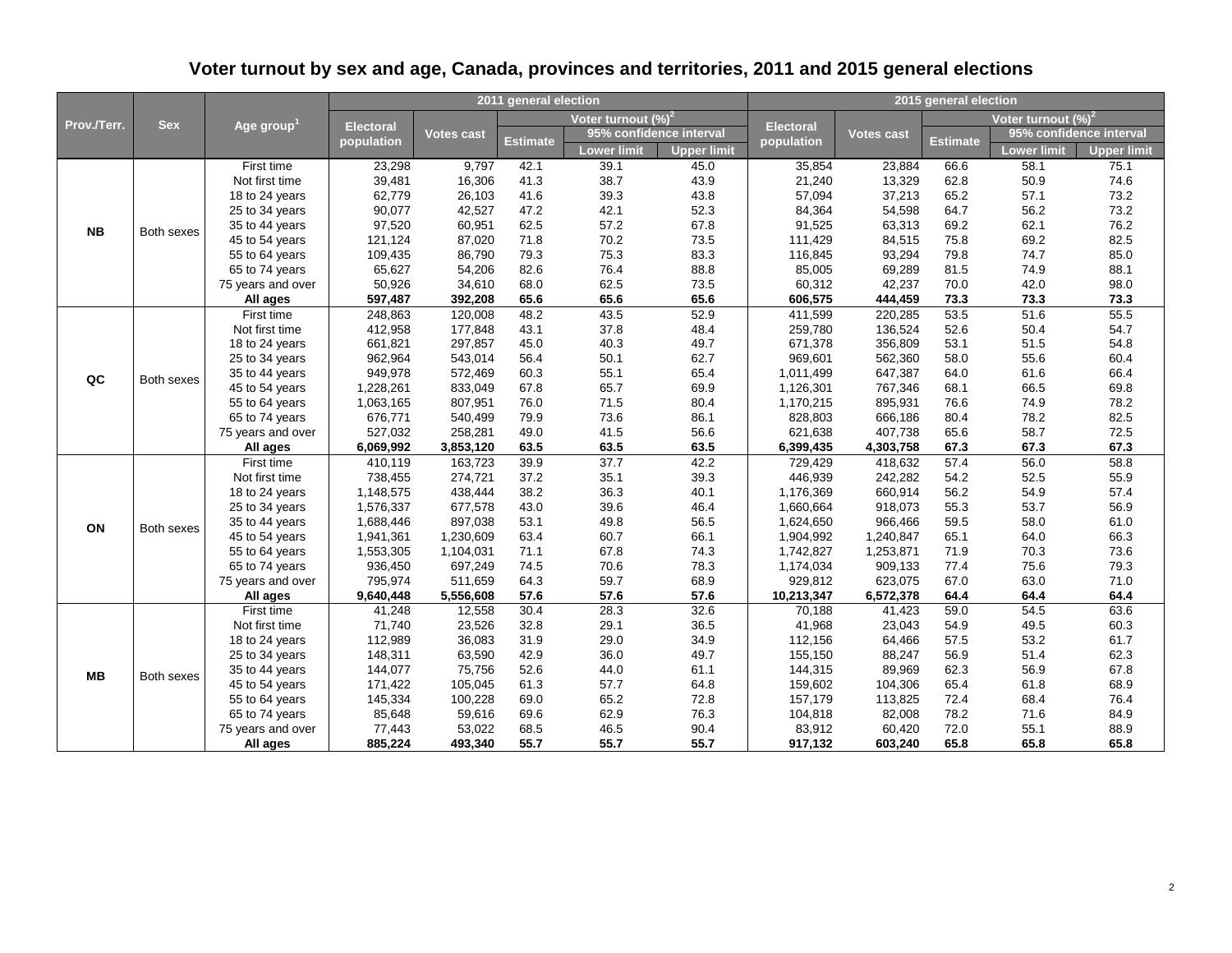| Prov./Terr. |            |                                     |                    |                    | 2011 general election |                                |                         | 2015 general election |                    |              |                                |                    |
|-------------|------------|-------------------------------------|--------------------|--------------------|-----------------------|--------------------------------|-------------------------|-----------------------|--------------------|--------------|--------------------------------|--------------------|
|             | <b>Sex</b> |                                     |                    |                    |                       | Voter turnout (%) <sup>2</sup> |                         |                       |                    |              | Voter turnout (%) <sup>2</sup> |                    |
|             |            | Age group $^{\mathsf{1}}$           | <b>Electoral</b>   | Votes cast         |                       |                                | 95% confidence interval | <b>Electoral</b>      | Votes cast         |              | 95% confidence interval        |                    |
|             |            |                                     | population         |                    | <b>Estimate</b>       | <b>Lower limit</b>             | <b>Upper limit</b>      | population            |                    | Estimate     | Lower limit                    | <b>Upper limit</b> |
|             |            | First time                          | 36,556             | 11,868             | 32.5                  | 31.1                           | 33.8                    | 62,165                | 34,775             | 55.9         | 51.2                           | 60.7               |
|             |            | Not first time                      | 65,342             | 18,807             | 28.8                  | 24.7                           | 32.9                    | 38,966                | 22,750             | 58.4         | 52.4                           | 64.4               |
|             |            | 18 to 24 years                      | 101,898            | 30,675             | 30.1                  | 27.2                           | 33.0                    | 101,131               | 57,525             | 56.9         | 52.9                           | 60.9               |
|             |            | 25 to 34 years                      | 131,698            | 50,895             | 38.6                  | 32.7                           | 44.6                    | 152,040               | 96,310             | 63.3         | 57.7                           | 69.0               |
| <b>SK</b>   | Both sexes | 35 to 44 years                      | 115,242            | 56,782             | 49.3                  | 45.1                           | 53.4                    | 126,661               | 80,448             | 63.5         | 58.7                           | 68.4               |
|             |            | 45 to 54 years                      | 146,375            | 92,898             | 63.5                  | 61.1                           | 65.8                    | 135,324               | 93,565             | 69.1         | 65.0                           | 73.3               |
|             |            | 55 to 64 years                      | 124,430            | 98,754             | 79.4                  | 74.5                           | 84.3                    | 140,185               | 105,503            | 75.3         | 70.2                           | 80.3               |
|             |            | 65 to 74 years                      | 73,155             | 68,686             | 93.9                  | 85.6                           | 102.1                   | 86,386                | 67,548             | 78.2         | 72.4                           | 84.0               |
|             |            | 75 years and over                   | 72,526             | 57,810             | 79.7                  | 70.4                           | 89.0                    | 77,492                | 52,892             | 68.3         | 45.2                           | 91.3               |
|             |            | All ages                            | 765,325            | 456,501            | 59.6                  | 59.6                           | 59.6                    | 819,218               | 553,792            | 67.6         | 67.6                           | 67.6               |
|             |            | First time                          | 120,073            | 43,446             | 36.2                  | 34.8                           | 37.6                    | 220,471               | 136,543            | 61.9         | 57.1                           | 66.8               |
|             |            | Not first time                      | 234,103            | 75,876             | 32.4                  | 30.5                           | 34.3                    | 144,769               | 80,907             | 55.9         | 52.6                           | 59.2               |
|             |            | 18 to 24 years                      | 354,176            | 119,321            | 33.7                  | 32.4                           | 35.0                    | 365,240               | 217,450            | 59.5         | 56.3                           | 62.8               |
| <b>AB</b>   | Both sexes | 25 to 34 years                      | 524,976            | 198,696            | 37.8                  | 33.7                           | 42.0                    | 607,418               | 353,518            | 58.2         | 52.2                           | 64.2               |
|             |            | 35 to 44 years                      | 483,882            | 235,939            | 48.8                  | 45.3                           | 52.2                    | 544,396               | 335,059            | 61.5         | 57.7                           | 65.4               |
|             |            | 45 to 54 years                      | 527,321            | 315,130            | 59.8                  | 57.0                           | 62.5                    | 535,000               | 350,365            | 65.5         | 62.8                           | 68.2               |
|             |            | 55 to 64 years                      | 404,701            | 264,219            | 65.3                  | 61.9                           | 68.6                    | 481,137               | 340,571            | 70.8         | 67.7                           | 73.8               |
|             |            | 65 to 74 years                      | 212,870            | 153,612            | 72.2                  | 65.7                           | 78.6                    | 271,659               | 207,706            | 76.5         | 72.0                           | 80.9               |
|             |            | 75 years and over                   | 170,783            | 113,758            | 66.6                  | 59.6                           | 73.6                    | 198,977               | 132,559            | 66.6         | 54.9                           | 78.4               |
|             |            | All ages                            | 2,678,710          | 1,400,674          | 52.3                  | 52.3                           | 52.3                    | 3,003,828             | 1,937,228          | 64.5         | 64.5                           | 64.5               |
|             |            | First time                          | 132,978            | 52,355             | 39.4                  | 37.9                           | 40.8                    | 228,454               | 150,203            | 65.7         | 62.3                           | 69.2               |
|             |            | Not first time                      | 250,234            | 100,648            | 40.2                  | 36.9                           | 43.5                    | 136,831               | 83,179             | 60.8         | 57.1                           | 64.5               |
|             |            | 18 to 24 years                      | 383,212            | 153,003            | 39.9                  | 37.5                           | 42.3                    | 365,285               | 233,382            | 63.9         | 60.8                           | 67.0               |
|             |            | 25 to 34 years                      | 537,215            | 224,094            | 41.7                  | 37.6                           | 45.8                    | 544,431               | 325,107            | 59.7         | 56.7                           | 62.7               |
| <b>BC</b>   | Both sexes | 35 to 44 years                      | 560,752            | 303,236            | 54.1                  | 51.8                           | 56.3                    | 530,067               | 339,044            | 64.0         | 61.3                           | 66.7               |
|             |            | 45 to 54 years                      | 660,892            | 430,001            | 65.1                  | 63.4                           | 66.7                    | 626,741               | 419,512            | 66.9         | 64.6                           | 69.3               |
|             |            | 55 to 64 years                      | 581,435            | 381,319            | 65.6                  | 62.4<br>61.1                   | 68.8                    | 633,214               | 464,248            | 73.3<br>80.1 | 69.8<br>76.4                   | 76.9               |
|             |            | 65 to 74 years<br>75 years and over | 347,835<br>289,425 | 227,462<br>160,189 | 65.4<br>55.3          | 51.2                           | 69.6<br>59.5            | 443,678               | 355,333<br>237,691 | 70.0         | 60.2                           | 83.7<br>79.9       |
|             |            | All ages                            | 3,360,767          | 1,879,304          | 55.9                  | 55.9                           | 55.9                    | 339,457<br>3,482,872  | 2,374,317          | 68.2         | 68.2                           | 68.2               |
|             |            | First time                          | 1,186              | 475                | 40.0                  | 37.8                           | 42.2                    | 1,795                 | 997                | 55.6         | 41.6                           | 69.5               |
|             |            | Not first time                      | 2,041              | 823                | 40.3                  | 37.5                           | 43.2                    | 1,215                 | 732                | 60.3         | 50.2                           | 70.4               |
|             |            | 18 to 24 years                      | 3,227              | 1,298              | 40.2                  | 37.9                           | 42.5                    | 3,009                 | 1,730              | 57.5         | 53.2                           | 61.7               |
|             |            | 25 to 34 years                      | 4,233              | 2,357              | 55.7                  | 51.0                           | 60.4                    | 4,836                 | 3,510              | 72.6         | 48.8                           | 96.3               |
|             |            | 35 to 44 years                      | 4,624              | 2,785              | 60.2                  | 54.9                           | 65.5                    | 4,760                 | 3,101              | 65.1         | 55.4                           | 74.9               |
| <b>YT</b>   |            | 45 to 54 years                      | 5,863              | 4,092              | 69.8                  | 66.3                           | 73.3                    | 5,141                 | 3,837              | 74.6         | 54.9                           | 94.4               |
|             |            | 55 to 64 years                      | 4,912              | 3,514              | 71.5                  | 67.5                           | 75.6                    | 5,535                 | 4,737              | 85.6         | 45.9                           | 100.0              |
|             |            | 65 to 74 years                      | 2,005              | 1,520              | 75.8                  | 68.3                           | 83.3                    | 2,917                 | 2,399              | 82.2         | 76.1                           | 88.3               |
|             |            | 75 years and over                   | 923                | 559                | 60.6                  | 52.6                           | 68.6                    | 1,273                 | 1,072              | 84.2         | 74.5                           | 93.9               |
|             | Both sexes | All ages                            | 25,788             | 16,124             | 62.5                  | 62.5                           | 62.5                    | 27,473                | 20,385             | 74.2         | 74.2                           | 74.2               |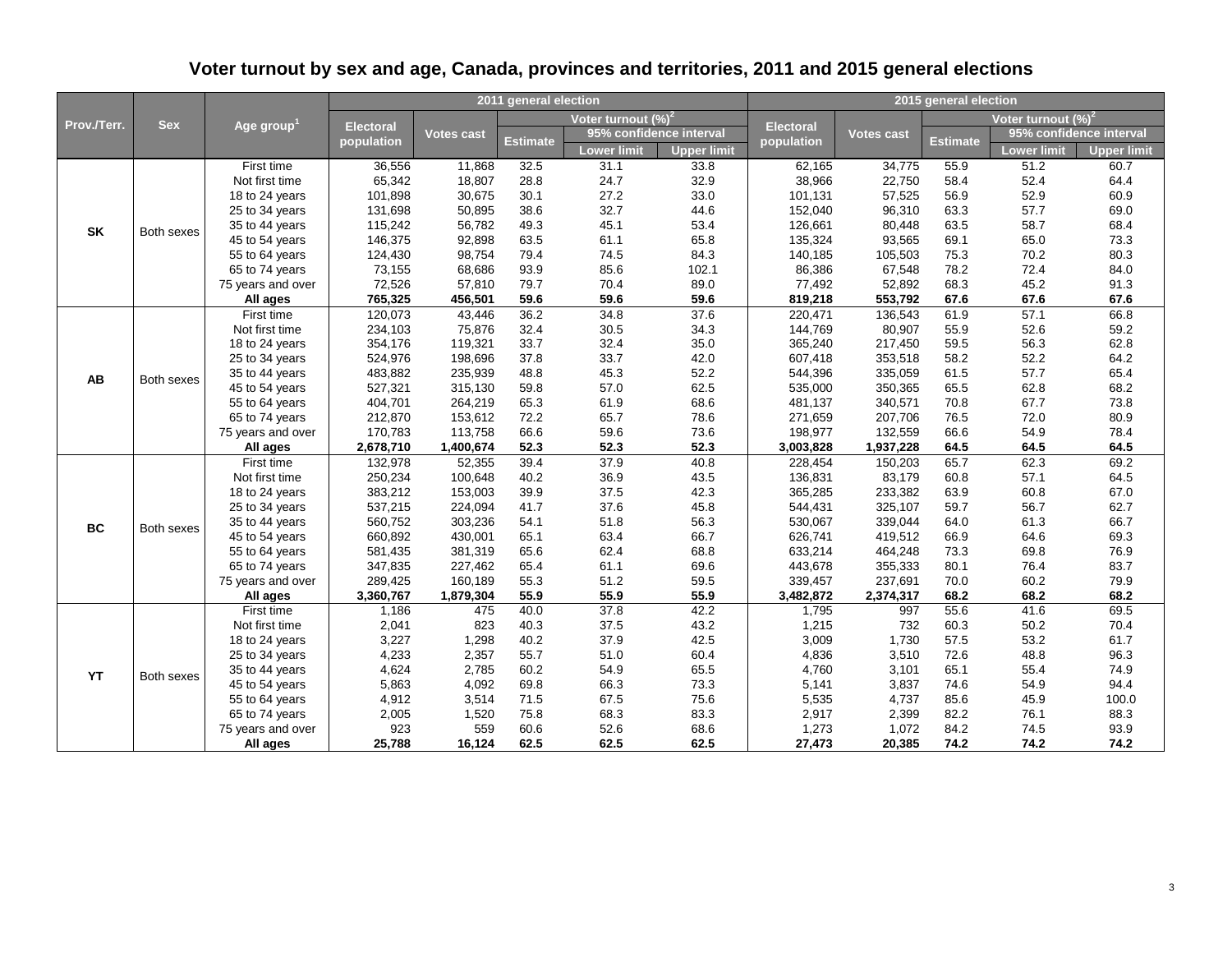| Prov./Terr. |              |                                  |                        |                    | 2011 general election |                        |                         | 2015 general election  |                    |              |                         |                    |
|-------------|--------------|----------------------------------|------------------------|--------------------|-----------------------|------------------------|-------------------------|------------------------|--------------------|--------------|-------------------------|--------------------|
|             | <b>Sex</b>   |                                  |                        |                    |                       | Voter turnout $(\%)^2$ |                         |                        |                    |              | Voter turnout $(\%)^2$  |                    |
|             |              | Age group <sup>1</sup>           | <b>Electoral</b>       | <b>Votes cast</b>  |                       |                        | 95% confidence interval | <b>Electoral</b>       | <b>Votes cast</b>  |              | 95% confidence interval |                    |
|             |              |                                  | population             |                    | <b>Estimate</b>       | Lower limit            | <b>Upper limit</b>      | population             |                    | Estimate     | Lower limit             | <b>Upper limit</b> |
|             |              | First time                       | 1,916                  | 507                | 26.5                  | 24.4                   | 28.6                    | 2,811                  | 1,136              | 40.4         | 32.7                    | 48.2               |
|             |              | Not first time                   | 3,466                  | 847                | 24.4                  | 22.8                   | 26.1                    | 1,803                  | 750                | 41.6         | 32.0                    | 51.2               |
|             |              | 18 to 24 years                   | 5,382                  | 1,354              | 25.2                  | 23.9                   | 26.5                    | 4,614                  | 1,887              | 40.9         | 39.9                    | 41.8               |
|             |              | 25 to 34 years                   | 6,969                  | 2,866              | 41.1                  | 39.2                   | 43.0                    | 6,641                  | 4,205              | 63.3         | 52.4                    | 74.2               |
| <b>NT</b>   | Both sexes   | 35 to 44 years                   | 6,879                  | 3,183              | 46.3                  | 43.7                   | 48.8                    | 6,080                  | 3,862              | 63.5         | 57.9                    | 69.1               |
|             |              | 45 to 54 years                   | 6,609                  | 4,078              | 61.7                  | 59.0                   | 64.4                    | 5,824                  | 3,728              | 64.0         | 63.1                    | 64.9               |
|             |              | 55 to 64 years                   | 4,546                  | 2,814              | 61.9                  | 58.1                   | 65.7                    | 4,982                  | 3,325              | 66.7         | 65.3                    | 68.2               |
|             |              | 65 to 74 years                   | 1,792                  | 994                | 55.5                  | 49.5                   | 61.5                    | 2,206                  | 1,569              | 71.1         | 44.8                    | 97.5               |
|             |              | 75 years and over                | 865                    | 366                | 42.4                  | 33.4                   | 51.4                    | 976                    | 502                | 51.4         | 0.0                     | 100.0              |
|             |              | All ages                         | 33,042                 | 15,655             | 47.4                  | 47.4                   | 47.4                    | 31,323                 | 19,077             | 60.9         | 60.9                    | 60.9               |
|             |              | First time                       | 1,596                  | 130                | 8.2                   | 7.3                    | 9.0                     | 2,774                  | 1,180              | 42.5         | 28.6                    | 56.4               |
|             |              | Not first time                   | 2,780                  | 509                | 18.3                  | 17.2                   | 19.4                    | 1,651                  | 812                | 49.2         | 47.2                    | 51.1               |
|             | Both sexes   | 18 to 24 years                   | 4,376                  | 639                | 14.6                  | 14.1                   | 15.1                    | 4,425                  | 1,992              | 45.0         | 37.0                    | 53.0               |
| <b>NU</b>   |              | 25 to 34 years                   | 4,843                  | 1,769              | 36.5                  | 34.9                   | 38.2                    | 6,077                  | 3,255              | 53.6         | 43.8                    | 63.3               |
|             |              | 35 to 44 years                   | 4,335                  | 1,849              | 42.7                  | 41.6                   | 43.7                    | 4,550                  | 2,608              | 57.3         | 41.5                    | 73.1               |
|             |              | 45 to 54 years                   | 3,348                  | 1,713              | 51.2                  | 49.7                   | 52.6                    | 3,715                  | 2,061              | 55.5         | 38.6                    | 72.3               |
|             |              | 55 to 64 years                   | 2,175                  | 1,269              | 58.3                  | 56.5                   | 60.2                    | 2,406                  | 1,427              | 59.3         | 58.6                    | 60.0               |
|             |              | 65 to 74 years                   | 765                    | 512                | 66.9                  | 57.4                   | 76.4                    | 1,116                  | 555                | 49.8         | 18.8                    | 80.7               |
|             |              | 75 years and over                | 266                    | 180                | 67.6                  | 58.0                   | 77.2                    | 357                    | 126                | 35.3         | 14.3                    | 56.2               |
|             |              | All ages                         | 20.109                 | 7,931              | 39.4                  | 39.4                   | 39.4                    | 22,646                 | 12,023             | 53.1         | 53.1                    | 53.1               |
|             |              | First time                       | 548,380                | 210,806            | 38.4                  | 36.8                   | 40.1                    | 948,943                | 520,808            | 54.9         | 53.6                    | 56.2               |
|             |              | Not first time                   | 979,988                | 352,713            | 36.0                  | 34.3                   | 37.7                    | 582,832                | 303,124            | 52.0         | 50.6                    | 53.4               |
|             |              | 18 to 24 years                   | 1,528,369              | 563,519            | 36.9                  | 35.3                   | 38.4                    | 1,531,774              | 823,932            | 53.8         | 52.8                    | 54.8               |
|             |              | 25 to 34 years                   | 2,102,857              | 894,498            | 42.5                  | 40.5                   | 44.6                    | 2,188,909              | 1,188,943          | 54.3         | 53.1                    | 55.5               |
| Canada      | <b>Males</b> | 35 to 44 years                   | 2,148,519              | 1,106,921          | 51.5                  | 49.7                   | 53.3                    | 2,134,153              | 1,253,276          | 58.7         | 57.7                    | 59.8               |
|             |              | 45 to 54 years                   | 2,539,166              | 1,577,772          | 62.1                  | 60.8                   | 63.5                    | 2,434,948              | 1,549,720          | 63.6         | 62.8                    | 64.5               |
|             |              | 55 to 64 years                   | 2,083,196              | 1,473,504          | 70.7                  | 68.8                   | 72.7                    | 2,334,728              | 1,666,746          | 71.4         | 69.8                    | 72.9               |
|             |              | 65 to 74 years                   | 1,221,632              | 945,533            | 77.4                  | 74.5                   | 80.3                    | 1,535,407              | 1,213,236          | 79.0         | 77.8                    | 80.2               |
|             |              | 75 years and over                | 844,498                | 586,529            | 69.5                  | 66.2                   | 72.7                    | 1,001,945              | 742,325            | 74.1         | 71.6                    | 76.6               |
|             |              | All ages                         | 12,468,238             | 7,148,276          | 57.3                  | 57.0                   | 57.6                    | 13,161,866             | 8,438,179          | 64.1         | 64.1                    | 64.1               |
|             |              | First time                       | 519,002                | 221,944            | 42.8<br>39.8          | 41.2                   | 44.4                    | 894,189                | 553,409            | 61.9<br>58.3 | 60.5                    | 63.3<br>59.9       |
|             |              | Not first time<br>18 to 24 years | 927,219<br>1,446,221   | 368,939<br>590,882 | 40.9                  | 38.3                   | 41.3<br>42.2            | 560,259<br>1,454,448   | 326,629<br>880,038 | 60.5         | 56.7<br>59.4            | 61.6               |
|             |              | 25 to 34 years                   | 2,070,917              | 988,080            | 47.7                  | 39.5<br>45.3           | 50.1                    | 2,184,097              | 1,322,861          | 60.6         | 58.6                    | 62.6               |
|             |              |                                  |                        | 1,213,532          | 57.5                  |                        |                         |                        | 1,395,325          | 65.1         |                         |                    |
| Canada      | Females      | 35 to 44 years<br>45 to 54 years | 2,109,775<br>2,529,689 | 1,693,512          | 66.9                  | 55.4<br>65.7           | 59.6<br>68.2            | 2,144,287<br>2,419,915 | 1,684,373          | 69.6         | 63.9<br>68.7            | 66.3<br>70.5       |
|             |              | 55 to 64 years                   | 2,142,330              | 1,546,508          | 72.2                  | 70.4                   | 74.0                    | 2,366,188              | 1,799,261          | 76.0         | 75.1                    | 77.0               |
|             |              | 65 to 74 years                   | 1,324,215              | 967,410            | 73.1                  | 70.9                   | 75.2                    | 1,644,440              | 1,292,269          | 78.6         | 77.3                    | 79.9               |
|             |              | 75 years and over                | 1,246,352              | 675,208            | 54.2                  | 51.3                   | 57.0                    | 1,433,703              | 899,676            | 62.8         | 59.1                    | 66.4               |
|             |              | All ages                         | 12,869,497             | 7,675,132          | 59.6                  | 59.4                   | 59.9                    | 13,647,077             | 9,273,804          | 68.0         | 68.0                    | 68.0               |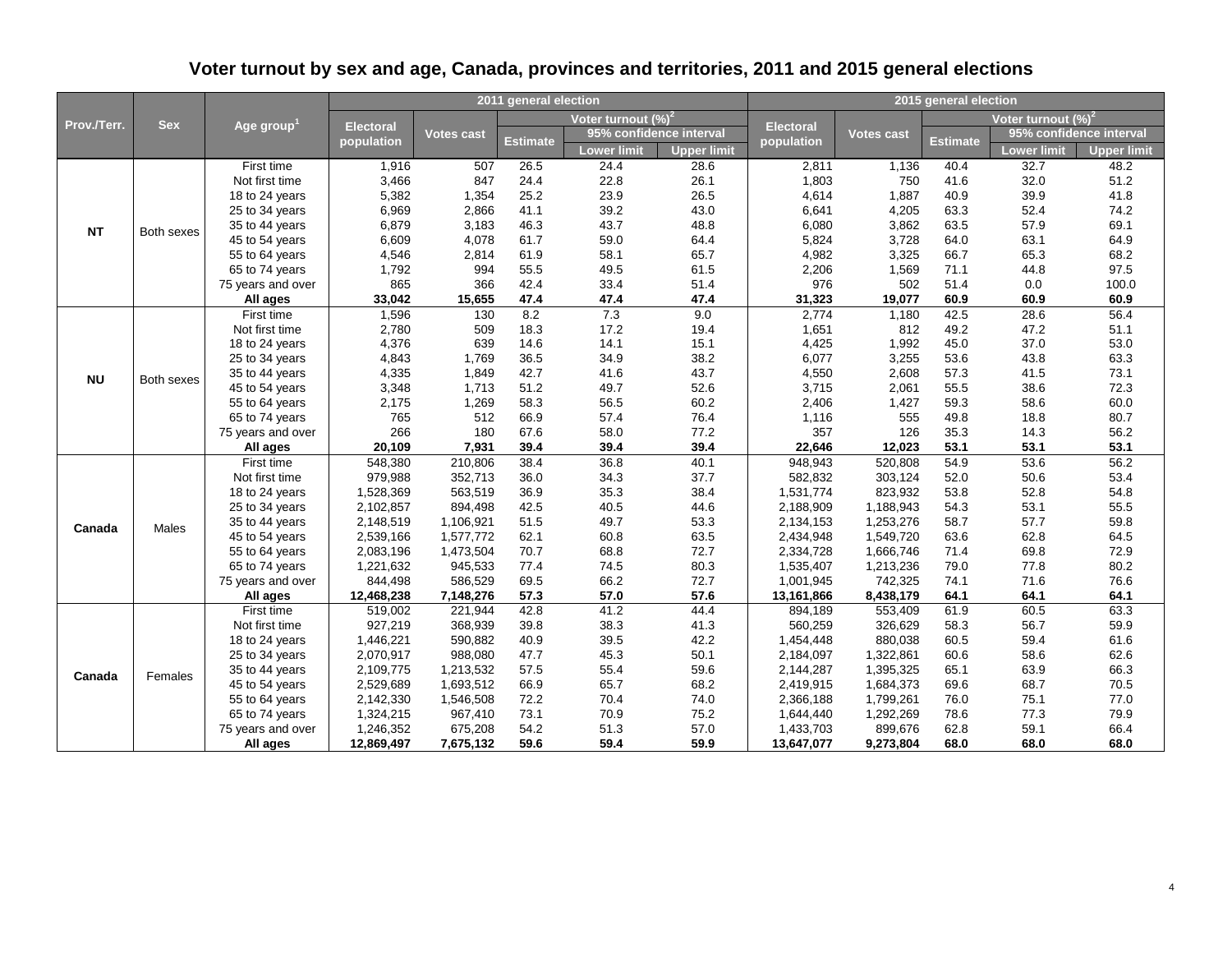| Prov./Terr. |              |                        |                  |                   | 2011 general election |                        |                         | 2015 general election                                                                                                                                               |                   |              |                         |                    |  |
|-------------|--------------|------------------------|------------------|-------------------|-----------------------|------------------------|-------------------------|---------------------------------------------------------------------------------------------------------------------------------------------------------------------|-------------------|--------------|-------------------------|--------------------|--|
|             | <b>Sex</b>   |                        |                  |                   |                       | Voter turnout $(\%)^2$ |                         |                                                                                                                                                                     |                   |              | Voter turnout $(\%)^2$  |                    |  |
|             |              | Age group <sup>1</sup> | <b>Electoral</b> | <b>Votes cast</b> |                       |                        | 95% confidence interval | <b>Electoral</b>                                                                                                                                                    | <b>Votes cast</b> |              | 95% confidence interval |                    |  |
|             |              |                        | population       |                   | <b>Estimate</b>       | Lower limit            | <b>Upper limit</b>      | population                                                                                                                                                          |                   | Estimate     | Lower limit             | <b>Upper limit</b> |  |
|             |              | First time             | 7,834            | 2,157             | 27.5                  | 22.8                   | 32.3                    | 12,717                                                                                                                                                              | 6,223             | 48.9         | 39.2                    | 58.7               |  |
|             |              | Not first time         | 13,754           | 3,741             | 27.2                  | 19.4                   | 35.0                    | 7,374                                                                                                                                                               | 3,282             | 44.5         | 29.7                    | 59.3               |  |
|             |              | 18 to 24 years         | 21,588           | 5,898             | 27.3                  | 20.8                   | 33.8                    | 20,091                                                                                                                                                              | 9,505             | 47.3         | 38.0                    | 56.6               |  |
|             |              | 25 to 34 years         | 29,680           | 9,349             | 31.5                  | 23.0                   | 40.0                    | 30,419                                                                                                                                                              | 12,457            | 41.0         | 34.6                    | 47.3               |  |
| <b>NL</b>   | Males        | 35 to 44 years         | 33,295           | 14,762            | 44.3                  | 39.8                   | 48.8                    | 31,694                                                                                                                                                              | 15,431            | 48.7         | 41.6                    | 55.8               |  |
|             |              | 45 to 54 years         | 41,049           | 23,242            | 56.6                  | 54.0                   | 59.3                    | 40,861                                                                                                                                                              | 23,926            | 58.6         | 51.9                    | 65.2               |  |
|             |              | 55 to 64 years         | 38,968           | 25,041            | 64.3                  | 58.5                   | 70.0                    | 41,619                                                                                                                                                              | 27,379            | 65.8         | 63.2                    | 68.3               |  |
|             |              | 65 to 74 years         | 23,074           | 15,920            | 69.0                  | 58.6                   | 79.4                    | 29,579                                                                                                                                                              | 20,645            | 69.8         | 64.5                    | 75.1               |  |
|             |              | 75 years and over      | 12,731           | 8,273             | 65.0                  | 53.9                   | 76.0                    | 15,651                                                                                                                                                              | 11,181            | 71.4         | 54.8                    | 88.1               |  |
|             |              | All ages               | 200,385          | 102,485           | 51.1                  | 50.1                   | 52.2                    | 209,915                                                                                                                                                             | 120,523           | 57.4         | 57.4                    | 57.4               |  |
|             |              | First time             | 7,370            | 2,272             | 30.8                  | 27.1                   | 34.6                    | 11,951                                                                                                                                                              | 5,746             | 48.1         | 39.0                    | 57.1               |  |
|             |              | Not first time         | 13,014           | 4,266             | 32.8                  | 24.4                   | 41.2                    | 7,227                                                                                                                                                               | 3,390             | 46.9         | 34.9                    | 58.9               |  |
|             | Females      | 18 to 24 years         | 20,384           | 6,538             | 32.1                  | 25.6                   | 38.5                    |                                                                                                                                                                     |                   |              | 38.4                    | 56.9               |  |
|             |              | 25 to 34 years         | 30,750           | 11,224            | 36.5                  | 29.1                   | 43.9                    | 19,178<br>9,135<br>47.6<br>30,082<br>16,274<br>54.1<br>34,027<br>18,848<br>55.4<br>41,492<br>67.6<br>28,048<br>42,488<br>30,636<br>72.1<br>30,915<br>75.2<br>23,245 | 49.6              | 58.6         |                         |                    |  |
| <b>NL</b>   |              | 35 to 44 years         | 35,712           | 18,089            | 50.7                  | 47.0                   | 54.3                    |                                                                                                                                                                     |                   |              | 47.0                    | 63.8               |  |
|             |              | 45 to 54 years         | 42,558           | 25,441            | 59.8                  | 57.3                   | 62.3                    |                                                                                                                                                                     |                   |              | 63.3                    | 71.9               |  |
|             |              | 55 to 64 years         | 39,864           | 26,909            | 67.5                  | 63.2                   | 71.8                    |                                                                                                                                                                     |                   |              | 67.1                    | 77.1               |  |
|             |              | 65 to 74 years         | 23,954           | 17,443            | 72.8                  | 64.7                   | 81.0                    |                                                                                                                                                                     |                   |              | 66.3                    | 84.1               |  |
|             |              | 75 years and over      | 18,231           | 10,038            | 55.1                  | 47.4                   | 62.7                    | 21,507                                                                                                                                                              | 10,680            | 49.7         | 37.4                    | 61.9               |  |
|             |              | All ages               | 211,454          | 115,681           | 54.7                  | 53.8                   | 55.7                    | 219,689                                                                                                                                                             | 136,866           | 62.3         | 62.3                    | 62.3               |  |
|             |              | First time             | 2,459            | 1,297             | 52.7                  | 48.0                   | 57.5                    | 3,885                                                                                                                                                               | 1,435             | 36.9         | 9.5                     | 64.4               |  |
|             |              | Not first time         | 4,078            | 1,985             | 48.7                  | 40.0                   | 57.4                    | 2,146                                                                                                                                                               | 1,154             | 53.8         | 26.3                    | 81.2               |  |
|             |              | 18 to 24 years         | 6,537            | 3,282             | 50.2                  | 43.2                   | 57.2                    | 6,031                                                                                                                                                               | 2,589             | 42.9         | 22.2                    | 63.6               |  |
|             |              | 25 to 34 years         | 7,515            | 4,300             | 57.2                  | 55.2                   | 59.3                    | 7,239                                                                                                                                                               | 4,250             | 58.7         | 27.6                    | 89.8               |  |
| PE          | <b>Males</b> | 35 to 44 years         | 8,221            | 5.999             | 73.0                  | 68.0                   | 77.9                    | 7,641                                                                                                                                                               | 5,796             | 75.9         | 74.7                    | 77.1               |  |
|             |              | 45 to 54 years         | 10,390           | 8,505             | 81.9                  | 76.0                   | 87.7                    | 9,930                                                                                                                                                               | 8,228             | 82.9         | 53.3                    | 100.0              |  |
|             |              | 55 to 64 years         | 9,612            | 8,361             | 87.0                  | 82.7                   | 91.2                    | 9,950                                                                                                                                                               | 7,783             | 78.2         | 56.7                    | 99.8               |  |
|             |              | 65 to 74 years         | 5,828            | 4,881             | 83.7                  | 79.5                   | 88.0                    | 7,579                                                                                                                                                               | 7,503             | 99.0         | 85.1                    | 100.0              |  |
|             |              | 75 years and over      | 3,779<br>51,884  | 3,050<br>38,379   | 80.7<br>74.0          | 76.2<br>73.4           | 85.2<br>74.5            | 4,508<br>52,877                                                                                                                                                     | 4,328<br>40,477   | 96.0<br>76.5 | 59.7<br>76.5            | 100.0<br>76.5      |  |
|             |              | All ages<br>First time | 2,385            | 1,157             | 48.5                  | 45.7                   | 51.3                    | 3,485                                                                                                                                                               | 2,382             | 68.3         | 40.9                    | 95.8               |  |
|             |              | Not first time         | 3,859            | 2,156             | 55.9                  | 51.3                   | 60.5                    | 2,163                                                                                                                                                               | 1,453             | 67.2         | 39.7                    | 94.6               |  |
|             |              | 18 to 24 years         | 6,244            | 3,313             | 53.1                  | 49.6                   | 56.6                    | 5,649                                                                                                                                                               | 3,835             | 67.9         | 47.2                    | 88.6               |  |
|             |              | 25 to 34 years         | 8,296            | 4,996             | 60.2                  | 57.5                   | 63.0                    | 7,790                                                                                                                                                               | 6,330             | 81.3         | 46.9                    | 100.0              |  |
|             |              | 35 to 44 years         | 8,209            | 6,754             | 82.3                  | 78.2                   | 86.3                    | 8,218                                                                                                                                                               | 5,700             | 69.4         | 60.5                    | 78.2               |  |
| <b>PE</b>   | Females      | 45 to 54 years         | 10,975           | 9,212             | 83.9                  | 79.6                   | 88.2                    | 10,084                                                                                                                                                              | 7,402             | 73.4         | 32.9                    | 100.0              |  |
|             |              | 55 to 64 years         | 9,851            | 8,493             | 86.2                  | 82.0                   | 90.5                    | 10,701                                                                                                                                                              | 10,162            | 95.0         | 36.0                    | 100.0              |  |
|             |              | 65 to 74 years         | 6,237            | 4,894             | 78.5                  | 75.4                   | 81.6                    | 8,068                                                                                                                                                               | 7,516             | 93.2         | 88.0                    | 98.3               |  |
|             |              | 75 years and over      | 5,722            | 3,471             | 60.7                  | 56.5                   | 64.8                    | 6,511                                                                                                                                                               | 6,446             | 99.0         | 32.2                    | 100.0              |  |
|             |              | All ages               | 55,533           | 41,132            | 74.1                  | 73.6                   | 74.6                    | 57,021                                                                                                                                                              | 47,391            | 83.1         | 83.1                    | 83.1               |  |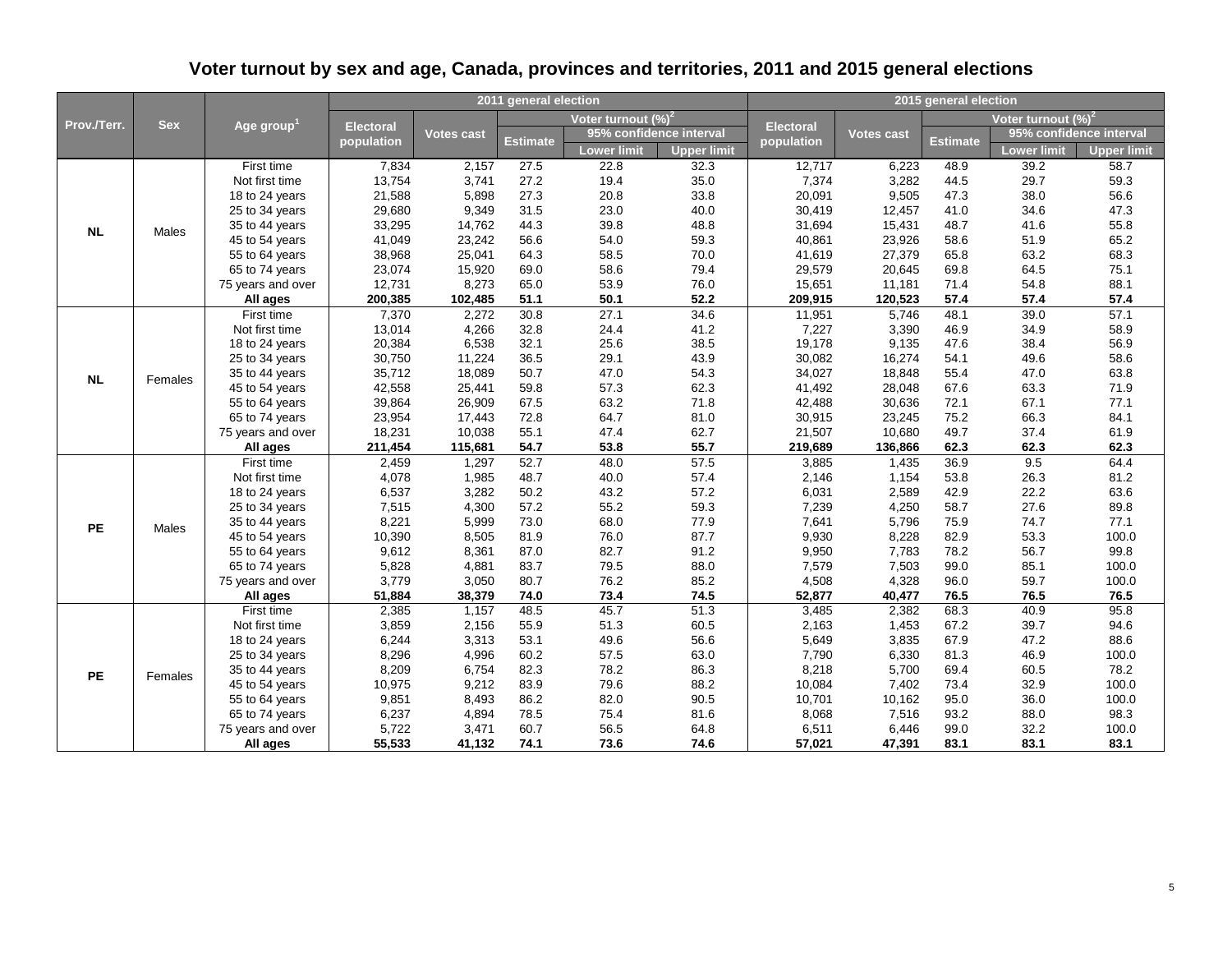| Prov./Terr. |                  |                        |                   |                   | 2011 general election |                         |                                                                                                                                                                                    |                   |                   | 2015 general election |                         |                    |
|-------------|------------------|------------------------|-------------------|-------------------|-----------------------|-------------------------|------------------------------------------------------------------------------------------------------------------------------------------------------------------------------------|-------------------|-------------------|-----------------------|-------------------------|--------------------|
|             | <b>Sex</b>       |                        | <b>Electoral</b>  |                   |                       | Voter turnout $(\%)^2$  |                                                                                                                                                                                    |                   |                   |                       | Voter turnout $(\%)^2$  |                    |
|             |                  | Age group $^{\rm 1}$   |                   | Votes cast        |                       | 95% confidence interval |                                                                                                                                                                                    | <b>Electoral</b>  | Votes cast        |                       | 95% confidence interval |                    |
|             |                  |                        | population        |                   | Estimate              | Lower limit             | <b>Upper limit</b>                                                                                                                                                                 | population        |                   | Estimate              | <b>Lower limit</b>      | <b>Upper limit</b> |
|             |                  | First time             | 14,932            | 5,389             | 36.1                  | 29.9                    | 42.2                                                                                                                                                                               | 23,317            | 14,368            | 61.6                  | 55.9                    | 67.4               |
|             |                  | Not first time         | 26,666            | 9,482             | 35.6                  | 30.8                    | 40.4                                                                                                                                                                               | 14,995            | 7,228             | 48.2                  | 35.5                    | 60.9               |
|             | Males<br>Females | 18 to 24 years         | 41,598            | 14,871            | 35.7                  | 30.7                    | 40.8                                                                                                                                                                               | 38,313            | 21,596            | 56.4                  | 50.1                    | 62.6               |
|             |                  | 25 to 34 years         | 52,670            | 21,038            | 39.9                  | 37.2                    | 42.7                                                                                                                                                                               | 53,679            | 28,417            | 52.9                  | 47.5                    | 58.4               |
| <b>NS</b>   |                  | 35 to 44 years         | 57,531            | 30,368            | 52.8                  | 45.3                    | 60.2                                                                                                                                                                               | 52,747            | 32,106            | 60.9                  | 54.9                    | 66.8               |
|             |                  | 45 to 54 years         | 74,270            | 48,881            | 65.8                  | 63.5                    | 68.2                                                                                                                                                                               | 67,726            | 45,728            | 67.5                  | 61.5                    | 73.6               |
|             |                  | 55 to 64 years         | 65,811            | 48,178            | 73.2                  | 70.9                    | 75.6                                                                                                                                                                               | 68,677            | 53,048            | 77.2                  | 72.2                    | 82.3               |
|             |                  | 65 to 74 years         | 40,380            | 32,768            | 81.1                  | 68.3                    | 94.0                                                                                                                                                                               | 49,797            | 40,473            | 81.3                  | 75.0                    | 87.5               |
|             |                  | 75 years and over      | 25,161            | 19,583            | 77.8                  | 70.5                    | 85.1                                                                                                                                                                               | 29,717            | 23,045            | 77.5                  | 71.1                    | 84.0               |
|             |                  | All ages               | 357,420           | 215,688           | 60.3                  | 59.9                    | 60.8                                                                                                                                                                               | 360,657           | 244,414           | 67.8                  | 67.8                    | 67.8               |
|             |                  | First time             | 14,568            | 5,610             | 38.5                  | 34.6                    | 42.5                                                                                                                                                                               | 22,236            | 15,006            | 67.5                  | 50.7                    | 84.2               |
|             |                  | Not first time         | 25,234            | 10,111            | 40.1                  |                         |                                                                                                                                                                                    |                   | 8,938             | 63.7                  | 48.6                    | 78.8               |
|             |                  | 18 to 24 years         | 39,802            | 15,722            | 39.5                  |                         | 35.2<br>45.0<br>14,023<br>35.3<br>43.7<br>36,259<br>38.1<br>46.8<br>52,574<br>51.5<br>64.3<br>55,608<br>65.3<br>70.6<br>70,702<br>73.8<br>79.6<br>72,955<br>66.5<br>83.9<br>53,288 | 23,944            | 66.0              | 53.4                  | 78.7                    |                    |
| <b>NS</b>   |                  | 25 to 34 years         | 57,238            | 24,286            | 42.4                  |                         |                                                                                                                                                                                    |                   | 34,893            | 66.4                  | 61.0                    | 71.8               |
|             |                  | 35 to 44 years         | 59,590            | 34,495            | 57.9                  |                         |                                                                                                                                                                                    |                   | 39,464            | 71.0                  | 64.6                    | 77.3               |
|             |                  | 45 to 54 years         | 77,036            | 52,366            | 68.0                  |                         |                                                                                                                                                                                    |                   | 50,681            | 71.7                  | 68.5                    | 74.9               |
|             |                  | 55 to 64 years         | 67,982            | 52,141            | 76.7                  |                         |                                                                                                                                                                                    |                   | 60,267            | 82.6                  | 71.0                    | 94.2               |
|             |                  | 65 to 74 years         | 43,457            | 32,682            | 75.2                  |                         |                                                                                                                                                                                    |                   | 44,397            | 83.3                  | 75.1                    | 91.5               |
|             |                  | 75 years and over      | 39,062            | 26,887            | 68.8                  | 61.3                    | 76.4                                                                                                                                                                               | 43,548            | 28,009            | 64.3                  | 40.7                    | 88.0               |
|             |                  | All ages               | 384,168           | 238,578           | 62.1                  | 61.7                    | 62.5                                                                                                                                                                               | 384,935           | 281,655           | 73.2                  | 73.2                    | 73.2               |
|             |                  | First time             | 11,959            | 4,764             | 39.8                  | 35.1                    | 44.6                                                                                                                                                                               | 18,827            | 11,566            | 61.4                  | 48.8                    | 74.1               |
|             |                  | Not first time         | 20,286            | 7,798             | 38.4                  | 35.4                    | 41.5                                                                                                                                                                               | 10,902            | 6,046             | 55.5                  | 46.0                    | 64.9               |
|             |                  | 18 to 24 years         | 32,246            | 12,562            | 39.0                  | 35.8                    | 42.1                                                                                                                                                                               | 29,729            | 17,612            | 59.2                  | 48.9                    | 69.6               |
|             |                  | 25 to 34 years         | 44,677            | 19,009            | 42.5                  | 38.9                    | 46.2                                                                                                                                                                               | 43,255            | 24,460            | 56.5                  | 47.2                    | 65.9               |
| <b>NB</b>   | <b>Males</b>     | 35 to 44 years         | 48,136            | 28,198            | 58.6                  | 53.4                    | 63.8                                                                                                                                                                               | 45,011            | 29,624            | 65.8                  | 58.3                    | 73.3               |
|             |                  | 45 to 54 years         | 59,393            | 41,499            | 69.9                  | 67.8                    | 72.0                                                                                                                                                                               | 54,738            | 40,122            | 73.3                  | 65.9                    | 80.7               |
|             |                  | 55 to 64 years         | 54,098            | 42,626            | 78.8                  | 74.3                    | 83.3                                                                                                                                                                               | 57,494            | 43,208            | 75.2                  | 71.0                    | 79.3               |
|             |                  | 65 to 74 years         | 31,884            | 27,528            | 86.3                  | 78.5                    | 94.2                                                                                                                                                                               | 41,765            | 34,263            | 82.0                  | 77.4                    | 86.7               |
|             |                  | 75 years and over      | 20,003<br>290,437 | 15,352<br>186,775 | 76.7<br>64.3          | 69.8<br>63.1            | 83.7<br>65.5                                                                                                                                                                       | 24,528<br>296,519 | 17,620<br>206,908 | 71.8<br>69.8          | 44.0<br>69.8            | 99.7<br>69.8       |
|             |                  | All ages<br>First time |                   |                   | 44.4                  | 40.8                    |                                                                                                                                                                                    |                   |                   | 72.3                  |                         | 83.3               |
|             |                  | Not first time         | 11,339<br>19,195  | 5,033<br>8,508    | 44.3                  | 39.8                    | 48.0<br>48.9                                                                                                                                                                       | 17,027<br>10,338  | 12,318<br>7,283   | 70.4                  | 61.3<br>58.4            | 82.5               |
|             |                  | 18 to 24 years         | 30,533            | 13,541            | 44.3                  | 40.5                    | 48.2                                                                                                                                                                               | 27,365            | 19,600            | 71.6                  | 61.9                    | 81.4               |
|             |                  | 25 to 34 years         | 45,401            | 23,518            | 51.8                  | 44.9                    | 58.7                                                                                                                                                                               | 41,109            | 30,139            | 73.3                  | 61.0                    | 85.7               |
|             |                  | 35 to 44 years         | 49,383            | 32,753            | 66.3                  | 59.8                    | 72.8                                                                                                                                                                               | 46,514            | 33,688            | 72.4                  | 64.6                    | 80.3               |
| <b>NB</b>   | Females          | 45 to 54 years         | 61,730            | 45,521            | 73.7                  | 71.6                    | 75.9                                                                                                                                                                               | 56,691            | 44,393            | 78.3                  | 69.9                    | 86.7               |
|             |                  | 55 to 64 years         | 55,337            | 44,164            | 79.8                  | 76.0                    | 83.6                                                                                                                                                                               | 59,351            | 50,086            | 84.4                  | 80.9                    | 87.9               |
|             |                  | 65 to 74 years         | 33,743            | 26,678            | 79.1                  | 73.9                    | 84.2                                                                                                                                                                               | 43,240            | 35,027            | 81.0                  | 72.8                    | 89.2               |
|             |                  | 75 years and over      | 30,922            | 19,259            | 62.3                  | 57.4                    | 67.2                                                                                                                                                                               | 35,785            | 24,617            | 68.8                  | 28.7                    | 100.0              |
|             |                  | All ages               | 307,050           | 205,433           | 66.9                  | 65.8                    | 68.1                                                                                                                                                                               | 310,056           | 237,551           | 76.6                  | 76.6                    | 76.6               |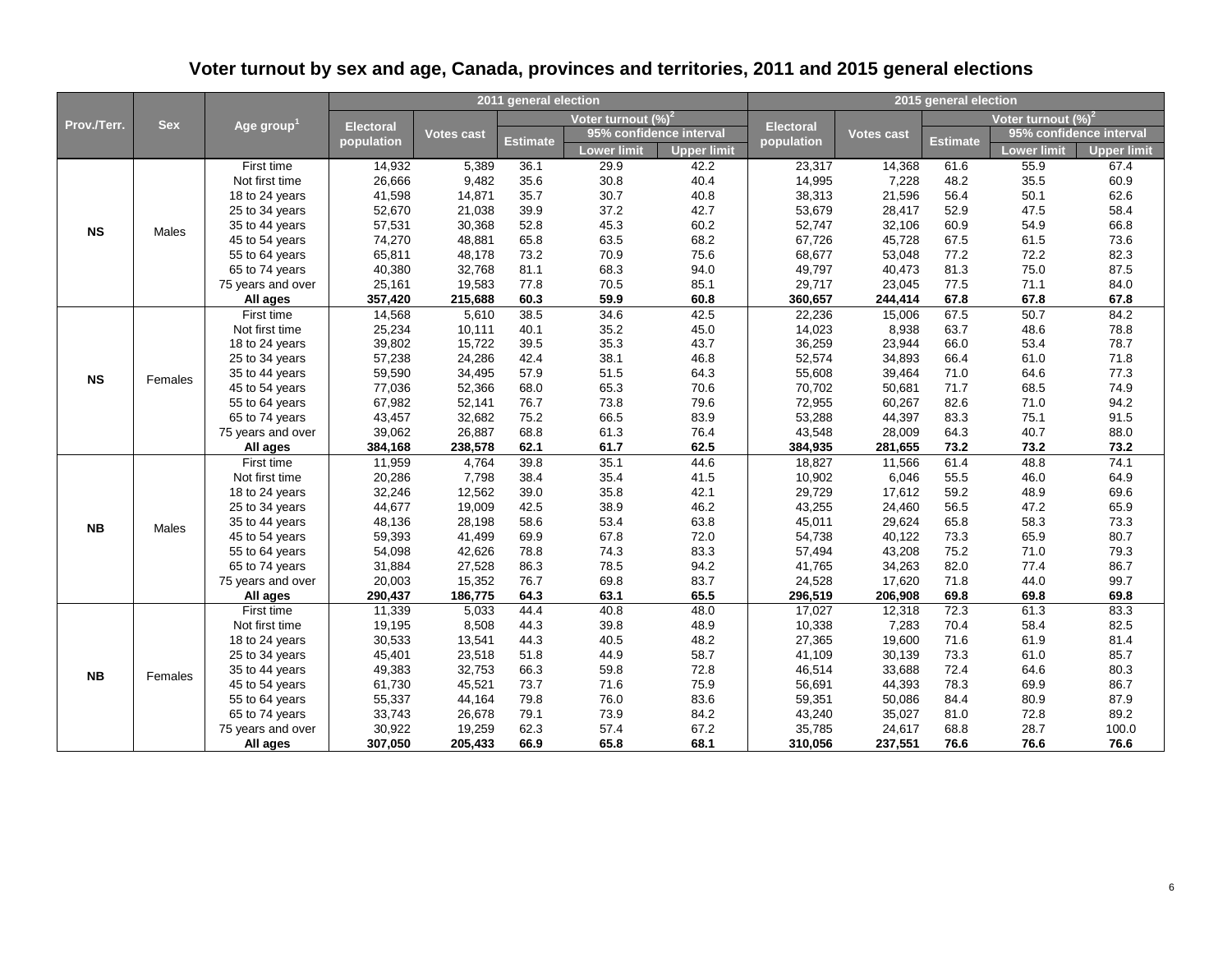| Prov./Terr. |              |                                  |                    |                    | 2011 general election |                        |                         | 2015 general election |                                                                                                                                                                                                                  |              |                         |                    |  |
|-------------|--------------|----------------------------------|--------------------|--------------------|-----------------------|------------------------|-------------------------|-----------------------|------------------------------------------------------------------------------------------------------------------------------------------------------------------------------------------------------------------|--------------|-------------------------|--------------------|--|
|             | <b>Sex</b>   |                                  |                    |                    |                       | Voter turnout $(\%)^2$ |                         |                       |                                                                                                                                                                                                                  |              | Voter turnout $(\%)^2$  |                    |  |
|             |              | Age group <sup>1</sup>           | <b>Electoral</b>   | <b>Votes cast</b>  |                       |                        | 95% confidence interval | <b>Electoral</b>      | Votes cast                                                                                                                                                                                                       |              | 95% confidence interval |                    |  |
|             |              |                                  | population         |                    | <b>Estimate</b>       | Lower limit            | <b>Upper limit</b>      | population            |                                                                                                                                                                                                                  | Estimate     | Lower limit             | <b>Upper limit</b> |  |
|             |              | First time                       | 127,409            | 57,794             | 45.4                  | 39.5                   | 51.2                    | 207,918               | 105,014                                                                                                                                                                                                          | 50.5         | 47.7                    | 53.3               |  |
|             |              | Not first time                   | 212,175            | 83,806             | 39.5                  | 33.4                   | 45.6                    | 130,464               | 63,851                                                                                                                                                                                                           | 48.9         | 45.4                    | 52.5               |  |
|             |              | 18 to 24 years                   | 339,584            | 141,600            | 41.7                  | 36.2                   | 47.2                    | 338,383               | 168,865                                                                                                                                                                                                          | 49.9         | 47.7                    | 52.2               |  |
|             |              | 25 to 34 years                   | 491,957            | 253,104            | 51.4                  | 45.3                   | 57.6                    | 491,736               | 266,461                                                                                                                                                                                                          | 54.2         | 52.6                    | 55.8               |  |
| QC          | Males        | 35 to 44 years                   | 486,222            | 275,411            | 56.6                  | 51.5                   | 61.8                    | 515,437               | 310,798                                                                                                                                                                                                          | 60.3         | 58.6                    | 62.0               |  |
|             |              | 45 to 54 years                   | 615,596            | 401,470            | 65.2                  | 62.8                   | 67.7                    | 571,175               | 368,082                                                                                                                                                                                                          | 64.4         | 62.8                    | 66.1               |  |
|             |              | 55 to 64 years                   | 520,999            | 390,818            | 75.0                  | 69.9                   | 80.1                    | 586,646               | 431,970                                                                                                                                                                                                          | 73.6         | 71.4                    | 75.9               |  |
|             |              | 65 to 74 years                   | 322,730            | 269,952            | 83.6                  | 76.4                   | 90.9                    | 400,984               | 321,060                                                                                                                                                                                                          | 80.1         | 76.8                    | 83.3               |  |
|             |              | 75 years and over                | 205,582            | 124,958            | 60.8                  | 50.5                   | 71.1                    | 247,850               | 181,029                                                                                                                                                                                                          | 73.0         | 65.7                    | 80.4               |  |
|             |              | All ages                         | 2,982,671          | 1,857,314          | 62.3                  | 61.7                   | 62.8                    | 3,152,212             |                                                                                                                                                                                                                  |              | 65.0                    | 65.0               |  |
|             |              | First time                       | 121,454            | 62,215             | 51.2                  | 47.1                   | 55.3                    | 203,680               |                                                                                                                                                                                                                  |              | 53.6                    | 59.6               |  |
|             |              | Not first time                   | 200,783            | 94,042             | 46.8                  | 41.8                   | 51.9                    | 129,315               |                                                                                                                                                                                                                  |              | 53.3                    | 59.1               |  |
|             |              | 18 to 24 years                   | 322,237            | 156,257            | 48.5                  | 44.4                   | 52.6                    | 332,995               | 2,048,266<br>65.0<br>115,270<br>56.6<br>72,673<br>56.2<br>56.4<br>187,944<br>295,898<br>61.9<br>336,589<br>67.9<br>399,264<br>71.9<br>463,961<br>79.5<br>345,126<br>80.7<br>226,709<br>60.7<br>2,255,492<br>69.5 | 53.9         | 59.0                    |                    |  |
| QC          |              | 25 to 34 years                   | 471,007            | 289,910            | 61.6                  | 54.8                   | 68.3                    | 477,865               |                                                                                                                                                                                                                  |              | 60.2                    | 63.6               |  |
|             |              | 35 to 44 years                   | 463,756            | 297,058            | 64.1                  | 58.2                   | 69.9                    | 496,063               |                                                                                                                                                                                                                  |              | 65.9                    | 69.8               |  |
|             | Females      | 45 to 54 years                   | 612,665            | 431,578            | 70.4                  | 68.5                   | 72.4                    | 555,125               |                                                                                                                                                                                                                  |              | 70.1                    | 73.7               |  |
|             |              | 55 to 64 years                   | 542,165            | 417,133            | 76.9                  | 72.2                   | 81.7                    | 583,568               |                                                                                                                                                                                                                  |              | 77.8                    | 81.3               |  |
|             |              | 65 to 74 years                   | 354,041            | 270,547            | 76.4                  | 70.8                   | 82.0                    | 427,819               |                                                                                                                                                                                                                  |              | 77.8                    | 83.5               |  |
|             |              | 75 years and over                | 321,450            | 133,323            | 41.5                  | 35.4                   | 47.6                    | 373,787               |                                                                                                                                                                                                                  |              | 48.1                    | 73.2               |  |
|             |              | All ages                         | 3,087,322          | 1,995,806          | 64.6                  | 64.1                   | 65.2                    | 3,247,223             |                                                                                                                                                                                                                  |              | 69.5                    | 69.5               |  |
|             |              | First time                       | 210,033            | 80,838             | 38.5                  | 36.2                   | 40.7                    | 375,677               | 205,155                                                                                                                                                                                                          | 54.6         | 52.2                    | 57.0               |  |
|             |              | Not first time                   | 379,424            | 136,036            | 35.9                  | 33.5                   | 38.2                    | 226,962               | 117,208                                                                                                                                                                                                          | 51.6         | 50.3                    | 53.0               |  |
|             |              | 18 to 24 years                   | 589,457            | 216,874            | 36.8                  | 34.8                   | 38.8                    | 602,638               | 322,363                                                                                                                                                                                                          | 53.5         | 51.6                    | 55.3               |  |
|             |              | 25 to 34 years                   | 780,561            | 327,210            | 41.9                  | 38.6                   | 45.2                    | 816,716               | 433,897                                                                                                                                                                                                          | 53.1         | 51.3                    | 55.0               |  |
| ON          | <b>Males</b> | 35 to 44 years                   | 844,390            | 424,712            | 50.3                  | 47.3                   | 53.3                    | 793,748               | 452,887                                                                                                                                                                                                          | 57.1         | 55.0                    | 59.1               |  |
|             |              | 45 to 54 years                   | 972,943            | 589,558            | 60.6                  | 57.8                   | 63.4                    | 948,033               | 597,140                                                                                                                                                                                                          | 63.0         | 61.4                    | 64.5               |  |
|             |              | 55 to 64 years                   | 760,946            | 537,994            | 70.7                  | 67.1                   | 74.3                    | 853,549               | 602,687                                                                                                                                                                                                          | 70.6         | 66.0                    | 75.2               |  |
|             |              | 65 to 74 years                   | 444,756            | 341,826            | 76.9                  | 71.8                   | 81.9                    | 558,162               | 440,449                                                                                                                                                                                                          | 78.9         | 77.2                    | 80.6               |  |
|             |              | 75 years and over                | 321,882            | 234,563            | 72.9<br>56.7          | 68.6<br>56.1           | 77.2                    | 382,700               | 285,880                                                                                                                                                                                                          | 74.7         | 69.2                    | 80.2<br>63.3       |  |
|             |              | All ages                         | 4,714,935          | 2,672,736          |                       |                        | 57.3                    | 4,955,546             | 3,135,303                                                                                                                                                                                                        | 63.3         | 63.3                    |                    |  |
|             |              | First time                       | 200,086            | 82,885             | 41.4                  | 38.2                   | 44.6                    | 353,753               | 213,477                                                                                                                                                                                                          | 60.3<br>56.9 | 58.4                    | 62.3               |  |
|             |              | Not first time                   | 359,031            | 138,685            | 38.6                  | 36.4                   | 40.8                    | 219,977               | 125,074                                                                                                                                                                                                          | 59.0         | 53.2                    | 60.5               |  |
|             |              | 18 to 24 years                   | 559,118            | 221,570            | 39.6<br>44.0          | 37.3<br>40.2           | 41.9<br>47.9            | 573,730               | 338,551<br>484,176                                                                                                                                                                                               | 57.4         | 56.6<br>55.7            | 61.4<br>59.1       |  |
|             |              | 25 to 34 years<br>35 to 44 years | 795,776<br>844,056 | 350,369<br>472,326 | 56.0                  | 52.1                   | 59.8                    | 843,948               | 513,579                                                                                                                                                                                                          | 61.8         | 59.6                    | 64.0               |  |
| ON          | Females      | 45 to 54 years                   | 968,418            | 641,051            | 66.2                  | 63.3                   | 69.1                    | 830,901<br>956,959    | 643,707                                                                                                                                                                                                          | 67.3         | 65.4                    | 69.1               |  |
|             |              |                                  |                    |                    |                       | 68.3                   |                         |                       |                                                                                                                                                                                                                  |              |                         |                    |  |
|             |              | 55 to 64 years<br>65 to 74 years | 792,359<br>491,694 | 566,036<br>355,424 | 71.4<br>72.3          | 68.8                   | 74.6<br>75.8            | 889,277<br>615,872    | 651,184<br>468,683                                                                                                                                                                                               | 73.2<br>76.1 | 72.0<br>73.2            | 74.5<br>79.0       |  |
|             |              | 75 years and over                | 474,092            | 277,096            | 58.4                  | 53.1                   | 63.8                    | 547,112               | 337,195                                                                                                                                                                                                          | 61.6         | 54.3                    | 68.9               |  |
|             |              | All ages                         | 4,925,513          | 2,883,872          | 58.5                  | 58.0                   | 59.1                    | 5,257,801             | 3,437,075                                                                                                                                                                                                        | 65.4         | 65.4                    | 65.4               |  |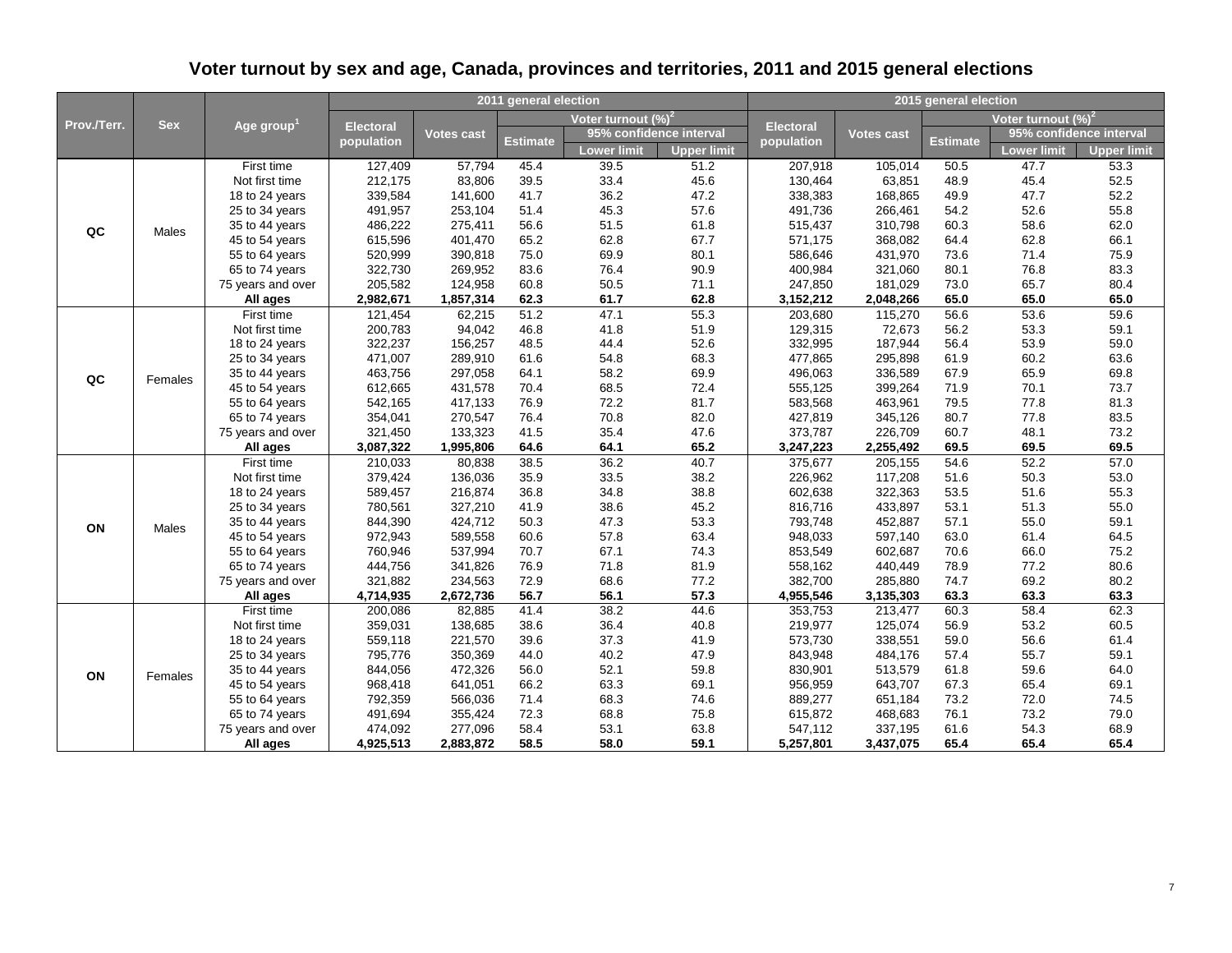| Prov./Terr. |              |                        |                   |                   | 2011 general election |                                                                                                                                                                                                                      |                    |                   |                   | 2015 general election |                         |                    |
|-------------|--------------|------------------------|-------------------|-------------------|-----------------------|----------------------------------------------------------------------------------------------------------------------------------------------------------------------------------------------------------------------|--------------------|-------------------|-------------------|-----------------------|-------------------------|--------------------|
|             | <b>Sex</b>   |                        | <b>Electoral</b>  |                   |                       | Voter turnout $(\%)^2$                                                                                                                                                                                               |                    |                   |                   |                       | Voter turnout $(\%)^2$  |                    |
|             |              | Age group $^{\rm 1}$   |                   | Votes cast        |                       | 95% confidence interval                                                                                                                                                                                              |                    | <b>Electoral</b>  | Votes cast        |                       | 95% confidence interval |                    |
|             |              |                        | population        |                   | Estimate              | Lower limit                                                                                                                                                                                                          | <b>Upper limit</b> | population        |                   | Estimate              | <b>Lower limit</b>      | <b>Upper limit</b> |
|             |              | First time             | 20,991            | 6,097             | 29.0                  | 26.1                                                                                                                                                                                                                 | 32.0               | 36,073            | 19,663            | 54.5                  | 50.1                    | 58.9               |
|             |              | Not first time         | 36,861            | 11,451            | 31.1                  | 28.7                                                                                                                                                                                                                 | 33.5               | 21,278            | 11,372            | 53.4                  | 47.7                    | 59.2               |
|             |              | 18 to 24 years         | 57,852            | 17,548            | 30.3                  | 28.0                                                                                                                                                                                                                 | 32.7               | 57,351            | 31,036            | 54.1                  | 49.8                    | 58.4               |
|             |              | 25 to 34 years         | 75,517            | 30,202            | 40.0                  | 32.7                                                                                                                                                                                                                 | 47.3               | 78,038            | 40,675            | 52.1                  | 47.1                    | 57.2               |
| ΜВ          | Males        | 35 to 44 years         | 73,045            | 36,691            | 50.2                  | 42.7                                                                                                                                                                                                                 | 57.7               | 70,979            | 43,621            | 61.5                  | 54.5                    | 68.4               |
|             |              | 45 to 54 years         | 87,324            | 52,587            | 60.2                  | 54.8                                                                                                                                                                                                                 | 65.6               | 80,875            | 49,736            | 61.5                  | 57.0                    | 66.0               |
|             |              | 55 to 64 years         | 71,952            | 48,907            | 68.0                  | 63.4                                                                                                                                                                                                                 | 72.6               | 79,315            | 55,244            | 69.7                  | 65.7                    | 73.7               |
|             |              | 65 to 74 years         | 40,955            | 28,454            | 69.5                  | 64.2                                                                                                                                                                                                                 | 74.7               | 51,065            | 38,650            | 75.7                  | 68.7                    | 82.6               |
|             |              | 75 years and over      | 30,564            | 22,316            | 73.0                  | 53.2                                                                                                                                                                                                                 | 92.9               | 33,314            | 25,289            | 75.9                  | 59.2                    | 92.6               |
|             |              | All ages               | 437,209           | 236,704           | 54.1                  | 53.1                                                                                                                                                                                                                 | 55.2               | 450,936           | 284,251           | 63.0                  | 63.0                    | 63.0               |
|             |              | First time             | 20,258            | 6,461             | 31.9                  | 29.9                                                                                                                                                                                                                 | 33.9               | 34,116            | 21,759            | 63.8                  | 56.8                    | 70.8               |
|             |              | Not first time         | 34,879            | 12,075            | 34.6                  | 29.2                                                                                                                                                                                                                 | 40.1               | 20,689            | 11,670            | 56.4                  | 47.4                    | 65.4               |
|             |              | 18 to 24 years         | 55,137            | 18,536            | 33.6                  |                                                                                                                                                                                                                      |                    |                   |                   | 61.0                  | 54.1                    | 67.9               |
| <b>MB</b>   |              | 25 to 34 years         | 72,793            | 33,388            | 45.9                  | 29.9<br>37.3<br>54,805<br>33,430<br>39.3<br>52.4<br>77,112<br>47,572<br>45.2<br>64.8<br>73,336<br>46,348<br>59.8<br>65.0<br>78,727<br>54,570<br>73.8<br>66.1<br>77,864<br>58,581<br>61.2<br>78.3<br>53,754<br>43,357 | 61.7               | 54.3              | 69.1              |                       |                         |                    |
|             |              | 35 to 44 years         | 71,032            | 39,065            | 55.0                  |                                                                                                                                                                                                                      |                    |                   |                   | 63.2                  | 57.1                    | 69.3               |
|             | Females      | 45 to 54 years         | 84,098            | 52,458            | 62.4                  |                                                                                                                                                                                                                      |                    |                   |                   | 69.3                  | 65.0                    | 73.7               |
|             |              | 55 to 64 years         | 73,382            | 51,322            | 69.9                  |                                                                                                                                                                                                                      |                    |                   |                   | 75.2                  | 72.3                    | 78.2               |
|             |              | 65 to 74 years         | 44,693            | 31,162            | 69.7                  |                                                                                                                                                                                                                      |                    |                   |                   | 80.7                  | 73.1                    | 88.3               |
|             |              | 75 years and over      | 46,879            | 30,706            | 65.5                  | 42.0                                                                                                                                                                                                                 | 89.0               | 50,599            | 35,130            | 69.4                  | 47.4                    | 91.4               |
|             |              | All ages               | 448,014           | 256,636           | 57.3                  | 56.3                                                                                                                                                                                                                 | 58.3               | 466,196           | 318,989           | 68.4                  | 68.4                    | 68.4               |
|             |              | First time             | 18,850            | 5,921             | 31.4                  | 28.2                                                                                                                                                                                                                 | 34.7               | 32,806            | 16,606            | 50.6                  | 42.8                    | 58.5               |
|             |              | Not first time         | 33,573            | 9,128             | 27.2                  | 23.2                                                                                                                                                                                                                 | 31.2               | 20,550            | 10,855            | 52.8                  | 46.9                    | 58.8               |
|             |              | 18 to 24 years         | 52,424            | 15,048            | 28.7                  | 25.2                                                                                                                                                                                                                 | 32.2               | 53,356            | 27,461            | 51.5                  | 47.2                    | 55.8               |
|             |              | 25 to 34 years         | 65,830            | 24,060            | 36.5                  | 30.3                                                                                                                                                                                                                 | 42.8               | 77,779            | 46,649            | 60.0                  | 53.6                    | 66.4               |
| <b>SK</b>   | <b>Males</b> | 35 to 44 years         | 57,807            | 27,634            | 47.8                  | 43.4                                                                                                                                                                                                                 | 52.2               | 65,075            | 38,228            | 58.7                  | 54.9                    | 62.6               |
|             |              | 45 to 54 years         | 73,066            | 45,246            | 61.9                  | 59.0                                                                                                                                                                                                                 | 64.9               | 69,215            | 44,450            | 64.2                  | 61.7                    | 66.7               |
|             |              | 55 to 64 years         | 62,488            | 49,491            | 79.2                  | 73.2                                                                                                                                                                                                                 | 85.2               | 71,152            | 52,377            | 73.6                  | 69.0                    | 78.3               |
|             |              | 65 to 74 years         | 35,288            | 34,762            | 98.5                  | 88.6                                                                                                                                                                                                                 | 108.4              | 42,219            | 32,014            | 75.8                  | 72.0                    | 79.7               |
|             |              | 75 years and over      | 29,443            | 27,858<br>224,098 | 94.6<br>59.5          | 82.5<br>58.7                                                                                                                                                                                                         | 106.7<br>60.4      | 31,563<br>410,359 | 22,698<br>263,877 | 71.9<br>64.3          | 64.9<br>64.3            | 79.0<br>64.3       |
|             |              | All ages<br>First time | 376,345<br>17,706 |                   |                       | 30.2                                                                                                                                                                                                                 |                    |                   | 18,169            | 61.9                  | 57.1                    | 66.7               |
|             |              | Not first time         | 31,768            | 5,947<br>9,680    | 33.6<br>30.5          | 25.6                                                                                                                                                                                                                 | 37.0<br>35.4       | 29,359<br>18,416  | 11,894            | 64.6                  | 56.7                    | 72.5               |
|             |              | 18 to 24 years         | 49,475            | 15,627            | 31.6                  | 29.1                                                                                                                                                                                                                 | 34.1               | 47,775            | 30,063            | 62.9                  | 59.0                    | 66.9               |
|             |              | 25 to 34 years         | 65,868            | 26,835            | 40.7                  | 35.1                                                                                                                                                                                                                 | 46.4               | 74,261            | 49,662            | 66.9                  | 62.2                    | 71.6               |
|             |              | 35 to 44 years         | 57,436            | 29,148            | 50.7                  | 46.7                                                                                                                                                                                                                 | 54.8               | 61,585            | 42,221            | 68.6                  | 64.5                    | 72.6               |
| <b>SK</b>   | Females      | 45 to 54 years         | 73,309            | 47,652            | 65.0                  | 63.0                                                                                                                                                                                                                 | 67.0               | 66,109            | 49,115            | 74.3                  | 71.3                    | 77.3               |
|             |              | 55 to 64 years         | 61,943            | 49,264            | 79.5                  | 75.2                                                                                                                                                                                                                 | 83.9               | 69,032            | 53,126            | 77.0                  | 71.5                    | 82.5               |
|             |              | 65 to 74 years         | 37,867            | 33,924            | 89.6                  | 82.1                                                                                                                                                                                                                 | 97.1               | 44,167            | 35,535            | 80.5                  | 76.0                    | 84.9               |
|             |              | 75 years and over      | 43,083            | 29,953            | 69.5                  | 61.4                                                                                                                                                                                                                 | 77.6               | 45,929            | 30,194            | 65.7                  | 57.6                    | 73.9               |
|             |              | All ages               | 388,980           | 232,403           | 59.7                  | 58.9                                                                                                                                                                                                                 | 60.6               | 408,858           | 289,915           | 70.9                  | 70.9                    | 70.9               |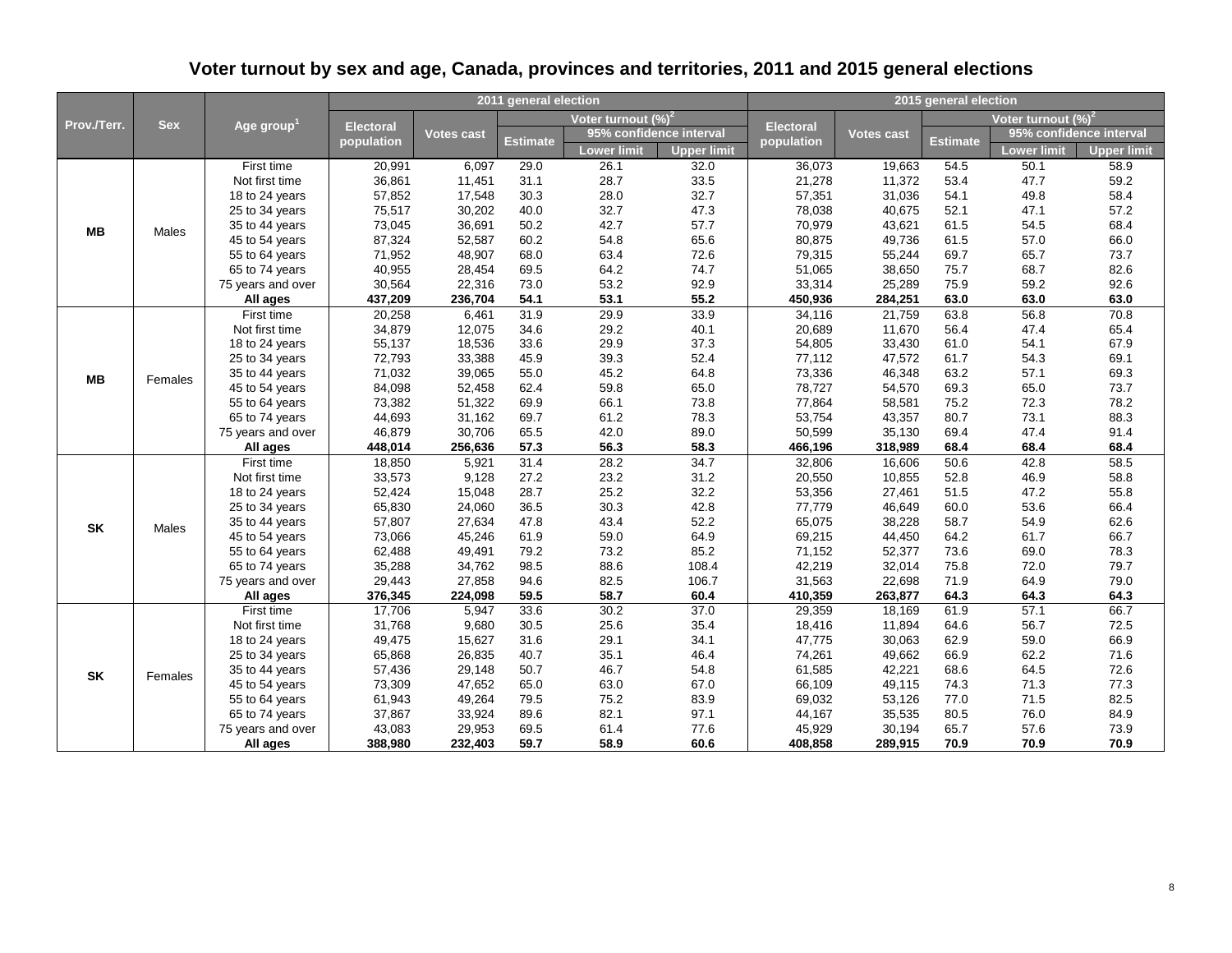| Prov./Terr. |                  |                        |                  |            | 2011 general election |                        |                         | 2015 general election                                                                                                                                                                                                                                                                                                                                             |            |          |                         |                    |
|-------------|------------------|------------------------|------------------|------------|-----------------------|------------------------|-------------------------|-------------------------------------------------------------------------------------------------------------------------------------------------------------------------------------------------------------------------------------------------------------------------------------------------------------------------------------------------------------------|------------|----------|-------------------------|--------------------|
|             | <b>Sex</b>       | Age group <sup>1</sup> |                  |            |                       | Voter turnout $(\%)^2$ |                         |                                                                                                                                                                                                                                                                                                                                                                   |            |          | Voter turnout $(\%)^2$  |                    |
|             |                  |                        | <b>Electoral</b> | Votes cast | <b>Estimate</b>       |                        | 95% confidence interval | <b>Electoral</b><br>population                                                                                                                                                                                                                                                                                                                                    | Votes cast | Estimate | 95% confidence interval |                    |
|             |                  |                        | population       |            |                       | Lower limit            | <b>Upper limit</b>      |                                                                                                                                                                                                                                                                                                                                                                   |            |          | <b>Lower limit</b>      | <b>Upper limit</b> |
|             |                  | First time             | 62,335           | 21,742     | 34.9                  | 32.8                   | 37.0                    | 114,272                                                                                                                                                                                                                                                                                                                                                           | 65,138     | 57.0     | 51.4                    | 62.6               |
|             |                  | Not first time         | 120,304          | 36,885     | 30.7                  | 28.6                   | 32.8                    | 74,732                                                                                                                                                                                                                                                                                                                                                            | 40,591     | 54.3     | 48.0                    | 60.6               |
|             | Males<br>Females | 18 to 24 years         | 182,639          | 58,627     | 32.1                  | 30.5                   | 33.7                    | 189,004                                                                                                                                                                                                                                                                                                                                                           | 105,729    | 55.9     | 50.6                    | 61.2               |
|             |                  | 25 to 34 years         | 278,556          | 95,769     | 34.4                  | 30.7                   | 38.0                    | 311,374                                                                                                                                                                                                                                                                                                                                                           | 173,507    | 55.7     | 51.4                    | 60.1               |
| AB          |                  | 35 to 44 years         | 252,972          | 116,019    | 45.9                  | 42.1                   | 49.7                    | 281,462                                                                                                                                                                                                                                                                                                                                                           | 160,082    | 56.9     | 53.5                    | 60.3               |
|             |                  | 45 to 54 years         | 270,430          | 155,260    | 57.4                  | 54.3                   | 60.5                    | 276,782                                                                                                                                                                                                                                                                                                                                                           | 169,267    | 61.2     | 57.4                    | 64.9               |
|             |                  | 55 to 64 years         | 205,080          | 130,519    | 63.6                  | 60.1                   | 67.1                    | 246,377                                                                                                                                                                                                                                                                                                                                                           | 170,196    | 69.1     | 64.0                    | 74.1               |
|             |                  | 65 to 74 years         | 103,746          | 74,220     | 71.5                  | 63.7                   | 79.4                    | 132,632                                                                                                                                                                                                                                                                                                                                                           | 101,045    | 76.2     | 72.9                    | 79.5               |
|             |                  | 75 years and over      | 70,962           | 51,963     | 73.2                  | 66.0                   | 80.5                    | 82,812                                                                                                                                                                                                                                                                                                                                                            | 60,419     | 73.0     | 56.7                    | 89.3               |
|             |                  | All ages               | 1,364,385        | 682,377    | 50.0                  | 49.3                   | 50.7                    | 1,520,444                                                                                                                                                                                                                                                                                                                                                         | 940,245    | 61.8     | 61.8                    | 61.8               |
|             |                  | First time             | 57,737           | 21,703     | 37.6                  | 35.7                   | 39.5                    | 106,199                                                                                                                                                                                                                                                                                                                                                           | 71,405     |          |                         | 72.6               |
|             |                  | Not first time         | 113,800          | 38,991     | 34.3                  | 32.3                   | 36.3                    |                                                                                                                                                                                                                                                                                                                                                                   |            |          |                         | 63.1               |
|             |                  | 18 to 24 years         | 171,537          | 60,694     | 35.4                  | 33.9                   | 36.9                    |                                                                                                                                                                                                                                                                                                                                                                   |            |          |                         | 68.3               |
|             |                  | 25 to 34 years         | 246,420          | 102,926    | 41.8                  | 36.7                   | 46.8                    | 67.2<br>61.9<br>57.6<br>52.0<br>70,038<br>40,316<br>176,236<br>63.4<br>111,721<br>58.5<br>296,044<br>180,011<br>50.0<br>60.8<br>66.5<br>63.2<br>262,934<br>174,977<br>70.1<br>64.3<br>258,218<br>181,098<br>234,760<br>170,375<br>72.6<br>68.3<br>76.7<br>139,027<br>106,661<br>71.4<br>62.1<br>116,165<br>72,141<br>34.9<br>1,483,383<br>996,983<br>67.2<br>67.2 |            | 71.6     |                         |                    |
| AB          |                  | 35 to 44 years         | 230,911          | 119,920    | 51.9                  | 48.0                   | 55.8                    |                                                                                                                                                                                                                                                                                                                                                                   |            |          |                         | 69.9               |
|             |                  | 45 to 54 years         | 256,891          | 159,870    | 62.2                  | 59.7                   | 64.8                    |                                                                                                                                                                                                                                                                                                                                                                   |            |          |                         | 76.0               |
|             |                  | 55 to 64 years         | 199,621          | 133,700    | 67.0                  | 63.3                   | 70.6                    |                                                                                                                                                                                                                                                                                                                                                                   |            |          |                         | 76.8               |
|             |                  | 65 to 74 years         | 109,124          | 79,392     | 72.8                  | 67.2                   | 78.3                    |                                                                                                                                                                                                                                                                                                                                                                   |            |          |                         | 82.0               |
|             |                  | 75 years and over      | 99,821           | 61,795     | 61.9                  | 53.4                   | 70.4                    |                                                                                                                                                                                                                                                                                                                                                                   |            |          |                         | 89.3               |
|             |                  | All ages               | 1,314,325        | 718,297    | 54.7                  | 53.9                   | 55.4                    |                                                                                                                                                                                                                                                                                                                                                                   |            |          |                         | 67.2               |
|             |                  | First time             | 69,073           | 24,234     | 35.1                  | 33.5                   | 36.6                    | 119,672                                                                                                                                                                                                                                                                                                                                                           | 73,958     | 61.8     | 57.6                    | 66.0               |
|             |                  | Not first time         | 128,608          | 51,402     | 40.0                  | 36.2                   | 43.7                    | 71,048                                                                                                                                                                                                                                                                                                                                                            | 40,455     | 56.9     | 52.9                    | 61.0               |
|             |                  | 18 to 24 years         | 197,681          | 75,636     | 38.3                  | 35.4                   | 41.1                    | 190,720                                                                                                                                                                                                                                                                                                                                                           | 114,413    | 60.0     | 56.2                    | 63.8               |
|             |                  | 25 to 34 years         | 267,855          | 107,320    | 40.1                  | 37.3                   | 42.8                    | 269,804                                                                                                                                                                                                                                                                                                                                                           | 153,451    | 56.9     | 53.8                    | 60.0               |
| <b>BC</b>   |                  | 35 to 44 years         | 278,837          | 143,416    | 51.4                  | 48.4                   | 54.5                    | 262,629                                                                                                                                                                                                                                                                                                                                                           | 160,404    | 61.1     | 58.1                    | 64.0               |
|             |                  | 45 to 54 years         | 326,535          | 206,731    | 63.3                  | 61.1                   | 65.5                    | 308,098                                                                                                                                                                                                                                                                                                                                                           | 198,334    | 64.4     | 60.4                    | 68.4               |
|             |                  | 55 to 64 years         | 286,909          | 187,476    | 65.3                  | 61.8                   | 68.9                    | 313,016                                                                                                                                                                                                                                                                                                                                                           | 217,967    | 69.6     | 62.5                    | 76.7               |
|             |                  | 65 to 74 years         | 170,526          | 113,506    | 66.6                  | 62.2                   | 71.0                    | 218,341                                                                                                                                                                                                                                                                                                                                                           | 174,455    | 79.9     | 74.9                    | 84.9               |
|             |                  | 75 years and over      | 123,408          | 78,044     | 63.2                  | 57.7                   | 68.8                    | 148,080                                                                                                                                                                                                                                                                                                                                                           | 110,127    | 74.4     | 65.6                    | 83.1               |
|             |                  | All ages               | 1,651,750        | 912,129    | 55.2                  | 54.4                   | 56.0                    | 1,710,688                                                                                                                                                                                                                                                                                                                                                         | 1,129,151  | 66.0     | 66.0                    | 66.0               |
|             |                  | First time             | 63,905           | 28,122     | 44.0                  | 41.5                   | 46.5                    | 108,782                                                                                                                                                                                                                                                                                                                                                           | 76,245     | 70.1     | 66.5                    | 73.7               |
|             |                  | Not first time         | 121,626          | 49,246     | 40.5                  | 37.2                   | 43.8                    | 65,782                                                                                                                                                                                                                                                                                                                                                            | 42,724     | 64.9     | 60.3                    | 69.6               |
|             |                  | 18 to 24 years         | 185,531          | 77,367     | 41.7                  | 39.6                   | 43.8                    | 174,564                                                                                                                                                                                                                                                                                                                                                           | 118,969    | 68.2     | 64.9                    | 71.4               |
|             |                  | 25 to 34 years         | 269,360          | 116,773    | 43.4                  | 37.8                   | 48.9                    | 274,626                                                                                                                                                                                                                                                                                                                                                           | 171,655    | 62.5     | 58.2                    | 66.8               |
| <b>BC</b>   | Females          | 35 to 44 years         | 281,916          | 159,820    | 56.7                  | 54.4                   | 58.9                    | 267,438                                                                                                                                                                                                                                                                                                                                                           | 178,640    | 66.8     | 62.9                    | 70.7               |
|             |                  | 45 to 54 years         | 334,358          | 223,269    | 66.8                  | 64.5                   | 69.0                    | 318,643                                                                                                                                                                                                                                                                                                                                                           | 221,178    | 69.4     | 65.9                    | 72.9               |
|             |                  | 55 to 64 years         | 294,527          | 193,844    | 65.8                  | 62.0                   | 69.6                    | 320,198                                                                                                                                                                                                                                                                                                                                                           | 246,282    | 76.9     | 74.4                    | 79.4               |
|             |                  | 65 to 74 years         | 177,309          | 113,957    | 64.3                  | 59.9                   | 68.6                    | 225,337                                                                                                                                                                                                                                                                                                                                                           | 180,877    | 80.3     | 76.5                    | 84.1               |
|             | Males            | 75 years and over      | 166,017          | 82,144     | 49.5                  | 45.8                   | 53.2                    | 191,377                                                                                                                                                                                                                                                                                                                                                           | 127,565    | 66.7     | 50.7                    | 82.6               |
|             |                  | All ages               | 1,709,018        | 967,175    | 56.6                  | 55.8                   | 57.4                    | 1,772,184                                                                                                                                                                                                                                                                                                                                                         | 1,245,166  | 70.3     | 70.3                    | 70.3               |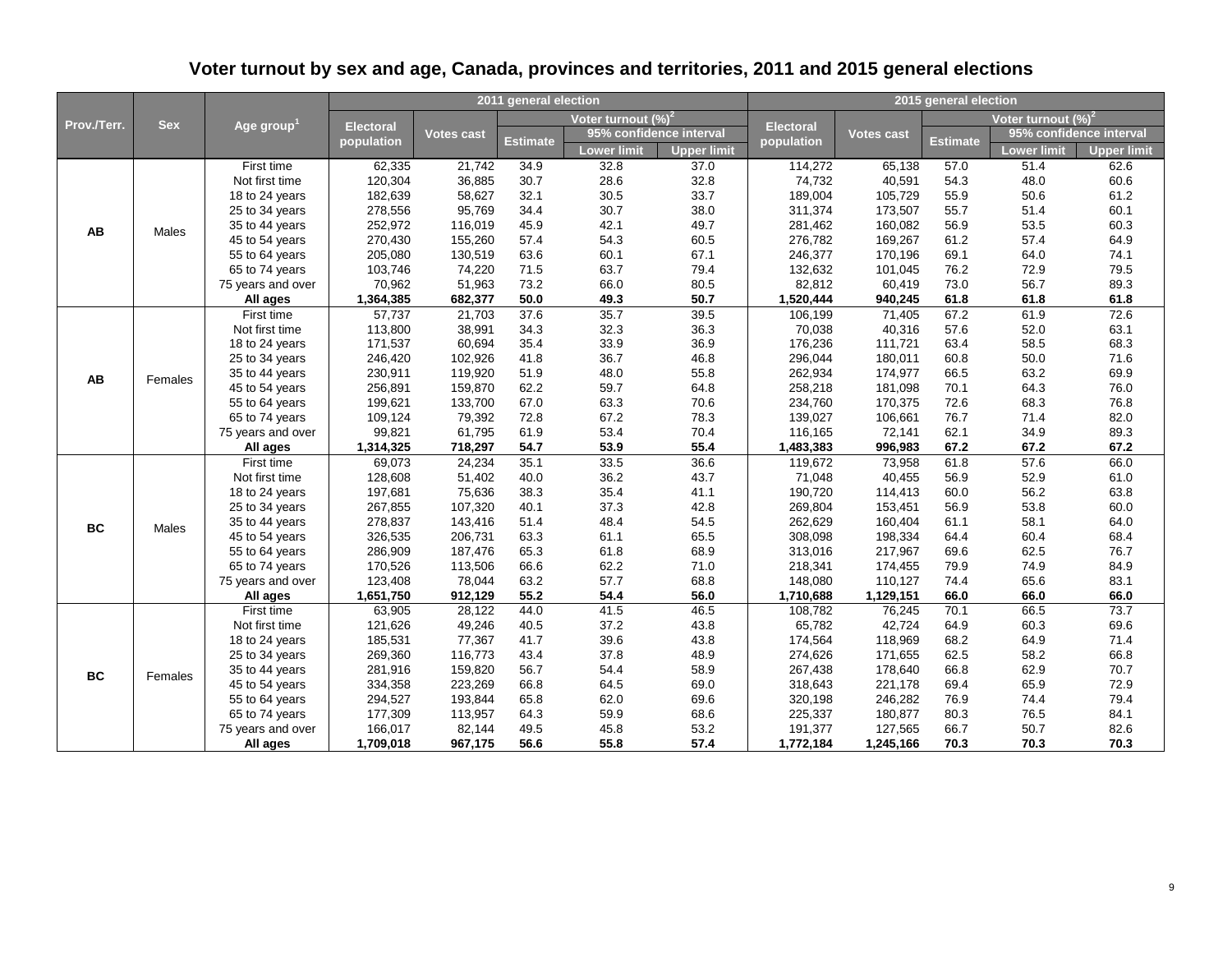| Prov./Terr. |            |                        |                  |                   | 2011 general election |                        |                         | 2015 general election |            |          |                         |                    |
|-------------|------------|------------------------|------------------|-------------------|-----------------------|------------------------|-------------------------|-----------------------|------------|----------|-------------------------|--------------------|
|             | <b>Sex</b> |                        |                  |                   |                       | Voter turnout $(\%)^2$ |                         |                       |            |          | Voter turnout $(\%)^2$  |                    |
|             |            | Age group <sup>1</sup> | <b>Electoral</b> | <b>Votes cast</b> |                       |                        | 95% confidence interval | <b>Electoral</b>      | Votes cast |          | 95% confidence interval |                    |
|             |            |                        | population       |                   | Estimate              | Lower limit            | <b>Upper limit</b>      | population            |            | Estimate | Lower limit             | <b>Upper limit</b> |
|             |            | First time             | 656              | 250               | 38.1                  | 34.0                   | 42.2                    | 933                   | 436        | 46.7     | 39.1                    | 54.3               |
|             |            | Not first time         | 1,049            | 410               | 39.0                  | 35.1                   | 43.0                    | 662                   | 408        | 61.7     | 23.2                    | 100.0              |
|             |            | 18 to 24 years         | 1,705            | 660               | 38.7                  | 36.1                   | 41.3                    | 1,594                 | 844        | 52.9     | 41.4                    | 64.4               |
|             |            | 25 to 34 years         | 2,105            | 1,027             | 48.8                  | 43.5                   | 54.0                    | 2,421                 | 1,473      | 60.9     | 46.6                    | 75.1               |
| YT          | Males      | 35 to 44 years         | 2,231            | 1,285             | 57.6                  | 53.0                   | 62.3                    | 2,262                 | 1,267      | 56.0     | 55.7                    | 56.3               |
|             |            | 45 to 54 years         | 2,981            | 1,833             | 61.5                  | 56.9                   | 66.1                    | 2,554                 | 1,925      | 75.4     | 42.9                    | 100.0              |
|             |            | 55 to 64 years         | 2,607            | 1,881             | 72.2                  | 67.1                   | 77.2                    | 2,901                 | 2,280      | 78.6     | 39.4                    | 100.0              |
|             |            | 65 to 74 years         | 1,102            | 884               | 80.2                  | 72.5                   | 87.9                    | 1,584                 | 1,546      | 97.6     | 96.1                    | 99.0               |
|             |            | 75 years and over      | 433              | 278               | 64.1                  | 56.2                   | 72.0                    | 600                   | 405        | 67.6     | 50.3                    | 84.9               |
|             |            | All ages               | 13,164           | 7,848             | 59.6                  | 58.5                   | 60.7                    | 13,916                | 9,740      | 70.0     | 70.0                    | 70.0               |
|             |            | First time             | 530              | 224               | 42.3                  | 36.6                   | 48.1                    | 862                   | 562        | 65.1     | 36.0                    | 94.2               |
|             |            | Not first time         | 993              | 414               | 41.7                  | 37.9                   | 45.4                    | 553                   | 324        | 58.7     | 32.2                    | 85.1               |
|             |            | 18 to 24 years         | 1,522            | 638               | 41.9                  | 38.9                   | 44.9                    | 1,415                 | 886        | 62.6     | 34.6                    | 90.7               |
|             | Females    | 25 to 34 years         | 2,128            | 1,330             | 62.5                  | 57.1                   | 67.9                    | 2,416                 | 2,037      | 84.3     | 48.7                    | 100.0              |
| <b>YT</b>   |            | 35 to 44 years         | 2,394            | 1,499             | 62.6                  | 55.9                   | 69.4                    | 2,499                 | 1,834      | 73.4     | 54.4                    | 92.4               |
|             |            | 45 to 54 years         | 2,882            | 2,259             | 78.4                  | 74.4                   | 82.4                    | 2,588                 | 1,912      | 73.9     | 65.5                    | 82.3               |
|             |            | 55 to 64 years         | 2,305            | 1,632             | 70.8                  | 66.4                   | 75.3                    | 2,634                 | 2,457      | 93.3     | 50.3                    | 100.0              |
|             |            | 65 to 74 years         | 903              | 636               | 70.5                  | 62.2                   | 78.7                    | 1,333                 | 853        | 64.0     | 51.9                    | 76.1               |
|             |            | 75 years and over      | 489              | 282               | 57.6                  | 47.3                   | 67.9                    | 673                   | 666        | 99.0     | 95.4                    | 100.0              |
|             |            | All ages               | 12,623           | 8,276             | 65.6                  | 64.4                   | 66.8                    | 13,557                | 10,645     | 78.5     | 78.5                    | 78.5               |
|             |            | First time             | 1,003            | 258               | 25.7                  | 23.1                   | 28.4                    | 1,438                 | 727        | 50.5     | 20.5                    | 80.6               |
|             |            | Not first time         | 1,781            | 375               | 21.1                  | 19.0                   | 23.1                    | 882                   | 281        | 31.8     | 16.7                    | 46.9               |
|             |            | 18 to 24 years         | 2,784            | 633               | 22.7                  | 21.3                   | 24.2                    | 2,320                 | 1,007      | 43.4     | 30.5                    | 56.3               |
|             |            | 25 to 34 years         | 3,513            | 1,349             | 38.4                  | 36.5                   | 40.3                    | 3,413                 | 1,843      | 54.0     | 44.9                    | 63.1               |
| <b>NT</b>   | Males      | 35 to 44 years         | 3,636            | 1,499             | 41.2                  | 37.8                   | 44.6                    | 3,044                 | 1,842      | 60.5     | 46.7                    | 74.4               |
|             |            | 45 to 54 years         | 3,397            | 2,039             | 60.0                  | 56.8                   | 63.2                    | 2,964                 | 1,747      | 58.9     | 54.6                    | 63.3               |
|             |            | 55 to 64 years         | 2,560            | 1,523             | 59.5                  | 55.9                   | 63.1                    | 2,734                 | 1,819      | 66.6     | 62.0                    | 71.1               |
|             |            | 65 to 74 years         | 959              | 554               | 57.7                  | 51.0                   | 64.4                    | 1,144                 | 807        | 70.6     | 61.9                    | 79.2               |
|             |            | 75 years and over      | 408              | 206               | 50.6                  | 39.8                   | 61.5                    | 425                   | 235        | 55.1     | 12.5                    | 97.7               |
|             |            | All ages               | 17,257           | 7,803             | 45.2                  | 44.5                   | 45.9                    | 16,044                | 9,301      | 58.0     | 58.0                    | 58.0               |
|             |            | First time             | 913              | 249               | 27.3                  | 24.5                   | 30.0                    | 1,372                 | 410        | 29.8     | 0.0                     | 59.9               |
|             |            | Not first time         | 1,685            | 472               | 28.0                  | 25.5                   | 30.5                    | 921                   | 470        | 51.0     | 44.0                    | 58.0               |
|             |            | 18 to 24 years         | 2,598            | 721               | 27.7                  | 25.7                   | 29.8                    | 2,294                 | 879        | 38.3     | 33.0                    | 43.7               |
|             |            | 25 to 34 years         | 3,456            | 1,517             | 43.9                  | 40.8                   | 46.9                    | 3,228                 | 2,362      | 73.2     | 60.2                    | 86.1               |
| NT          |            | 35 to 44 years         | 3,243            | 1,684             | 51.9                  | 48.9                   | 54.9                    | 3,036                 | 2,020      | 66.5     | 64.1                    | 69.0               |
|             |            | 45 to 54 years         | 3,212            | 2,039             | 63.5                  | 60.3                   | 66.6                    | 2,860                 | 1,981      | 69.3     | 62.6                    | 75.9               |
|             |            | 55 to 64 years         | 1,986            | 1,291             | 65.0                  | 59.2                   | 70.8                    | 2,249                 | 1,506      | 67.0     | 58.0                    | 76.0               |
|             |            | 65 to 74 years         | 832              | 441               | 53.0                  | 45.9                   | 60.0                    | 1,061                 | 761        | 71.7     | 24.5                    | 100.0              |
|             |            | 75 years and over      | 457              | 160               | 35.0                  | 26.2                   | 43.8                    | 551                   | 267        | 48.5     | 5.9                     | 91.2               |
|             | Females    | All ages               | 15,785           | 7,852             | 49.7                  | 49.0                   | 50.5                    | 15,279                | 9,776      | 64.0     | 64.0                    | 64.0               |